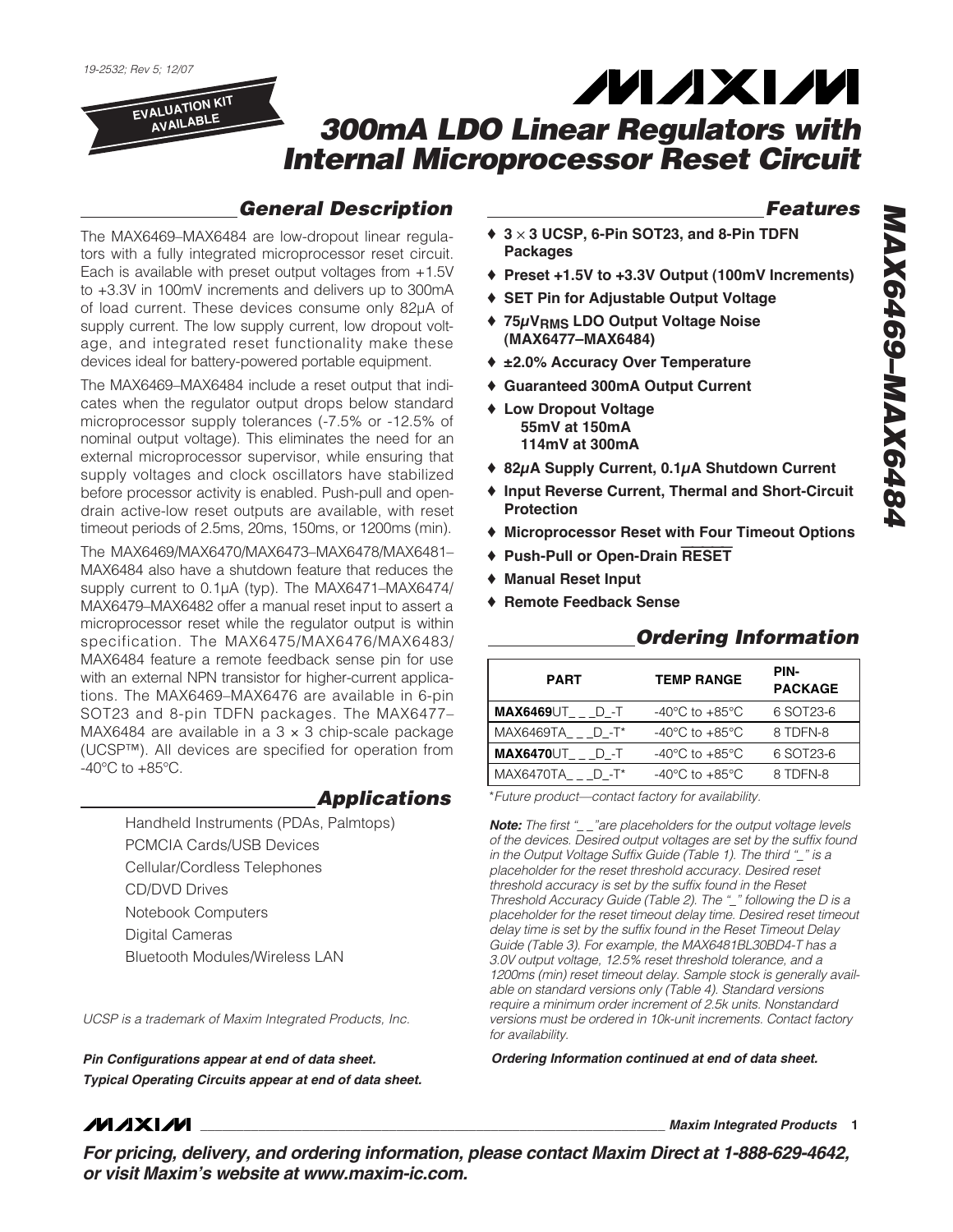### **ABSOLUTE MAXIMUM RATINGS**

| (All voltages referenced to GND, unless otherwise noted.) |  |
|-----------------------------------------------------------|--|
|                                                           |  |
|                                                           |  |
|                                                           |  |
|                                                           |  |
|                                                           |  |
| Input/Output Current (all pins except IN and OUT)20mA     |  |

| Continuous Power Dissipation $(T_A = +70^{\circ}C)$ |  |
|-----------------------------------------------------|--|
| 3 x 3 UCSP (derate 10.5mW/°C above +70°C) 840mW     |  |
| 6-Pin SOT23 (derate 9.1mW/°C above +70°C)727mW      |  |
| 8-Pin TDFN (derate 24.4mW/°C above +70°C) 1951mW    |  |
| Operating Temperature Range 40°C to +85°C           |  |
|                                                     |  |
| Storage Temperature Range -65°C to +150°C           |  |
| Lead Temperature (soldering, 10s)+300°C             |  |
| Bump Reflow Temperature (Note 1)+235°C              |  |
|                                                     |  |

**Note 1:** The MAX6477–MAX6484 are constructed using a unique set of packaging techniques that impose a limit on the thermal profile the devices can be exposed to during board-level solder attach and rework. This limit permits only the use of the solder profiles recommended in the industry-standard specification, JEDEC 020A, paragraph 7.6, Table 3 for IR/VPR and Convection reflow. Pre-heating is required. Hand or wave soldering is not allowed.

*Stresses beyond those listed under "Absolute Maximum Ratings" may cause permanent damage to the device. These are stress ratings only, and functional operation of the device at these or any other conditions beyond those indicated in the operational sections of the specifications is not implied. Exposure to absolute maximum rating conditions for extended periods may affect device reliability.*

### **ELECTRICAL CHARACTERISTICS**

(V<sub>IN</sub> = (V<sub>OUT</sub> + 0.5V) or +2.5V, whichever is greater, C<sub>OUT</sub> = 3.3µF, T<sub>A</sub> = -40°C to +85°C. Typical specifications are at T<sub>A</sub> = +25°C, unless otherwise noted.) (Note 2)

| <b>PARAMETER</b>                                      | <b>SYMBOL</b>   | <b>CONDITIONS</b>                                                       | MIN         | <b>TYP</b> | <b>MAX</b> | <b>UNITS</b> |  |
|-------------------------------------------------------|-----------------|-------------------------------------------------------------------------|-------------|------------|------------|--------------|--|
| Input Voltage Range                                   | V <sub>IN</sub> |                                                                         | 2.5         |            | 5.5        | V            |  |
| Input Undervoltage Lockout                            | VUVLO           | V <sub>IN</sub> falling                                                 | 2.25        |            | 2.47       | V            |  |
| Supply Current (Ground Current)                       |                 | $I_{\text{OUT}} = 0$                                                    |             | 82         | 136        |              |  |
|                                                       | lQ              | $IQUT = 300mA$                                                          |             | 96         |            | μA           |  |
| Shutdown Supply Current                               | <b>ISHDN</b>    | $TA = +25^{\circ}C$                                                     |             | 0.1        |            | μA           |  |
| <b>REGULATOR CIRCUIT</b>                              |                 |                                                                         |             |            |            |              |  |
| <b>Output Current</b>                                 |                 |                                                                         | 300         |            |            | mA           |  |
| Output Voltage Accuracy (Fixed                        |                 | 1mA $\leq$ $I_{\text{OUT}} \leq$ 150mA, T <sub>A</sub> = +25 °C         | $-1.3$      |            | $+1.3$     |              |  |
| Output Voltage Operation,                             |                 | 1mA $\leq$ $I_{\text{OUT}} \leq$ 150mA, T <sub>A</sub> = -40°C to +85°C | $-2.3$      |            | $+2.3$     | $\%$         |  |
| Table 1) MAX6469-MAX6476                              |                 | 1mA $\leq$ $I_{\text{OUT}} \leq$ 300mA, T <sub>A</sub> = -40°C to +85°C | $-2.7$      |            | $+2.7$     |              |  |
|                                                       |                 | $2mA \leq I_{OU}T \leq 100mA$ , $T_A = +25^{\circ}C$                    | $-1.1$      |            | $+1.1$     |              |  |
| Output Voltage Accuracy (Fixed                        |                 | $2mA \leq I_{OUT} \leq 100mA$ , T <sub>A</sub> = -40°C to +85°C         | $-2.0$      |            | $+2.0$     |              |  |
| Output Voltage Operation,<br>Table 1) MAX6477-MAX6484 |                 | 2mA ≤ $I_{O[1]T}$ ≤ 300mA, T <sub>A</sub> = -40°C to +85°C<br>(Note 3)  | $-2.5$      |            | $+2.5$     | $\%$         |  |
| Adjustable Output Voltage Range                       |                 |                                                                         | <b>VSET</b> |            | 5.0        | $\vee$       |  |
| <b>SET Reference Voltage</b>                          | <b>VSET</b>     |                                                                         | 1.200       | 1.229      | 1.258      | V            |  |
| SET Dual Mode <sup>™</sup> Threshold                  |                 |                                                                         |             | 185        |            | mV           |  |
| <b>SET Input Leakage Current</b>                      | <b>ISET</b>     | $VSET = 0, +1.2V$ (Note 3)                                              |             | ±20        | ±100       | nA           |  |

*Dual Mode is a trademark of Maxim Integrated Products, Inc.*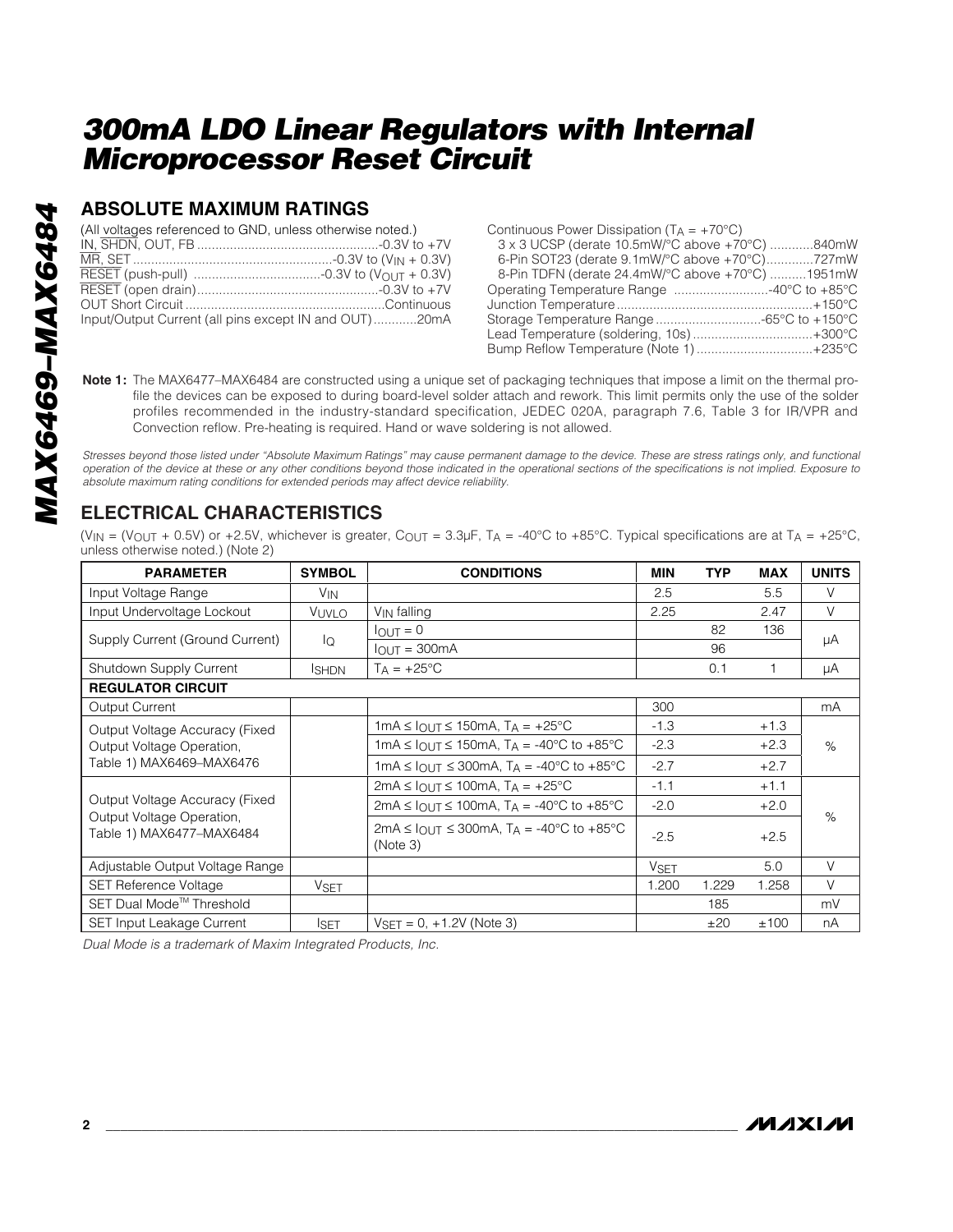### **ELECTRICAL CHARACTERISTICS (continued)**

(V<sub>IN</sub> = (V<sub>OUT</sub> + 0.5V) or +2.5V, whichever is greater, C<sub>OUT</sub> = 3.3µF, T<sub>A</sub> = -40°C to +85°C. Typical specifications are at T<sub>A</sub> = +25°C, unless otherwise noted.) (Note 2)

| <b>PARAMETER</b>                                                     | <b>SYMBOL</b>              | <b>CONDITIONS</b>                                                                                          | <b>MIN</b>        | <b>TYP</b>          | <b>MAX</b>          | <b>UNITS</b> |                 |
|----------------------------------------------------------------------|----------------------------|------------------------------------------------------------------------------------------------------------|-------------------|---------------------|---------------------|--------------|-----------------|
|                                                                      |                            |                                                                                                            | $I_{OUT} = 50mA$  |                     | 23                  | 32           |                 |
|                                                                      |                            | $V_{OUIT} = +3.3V$<br>(fixed output operation)                                                             | $I_{OUT} = 150mA$ |                     | 55                  | 90           |                 |
|                                                                      |                            |                                                                                                            | $I_{OUT} = 300mA$ |                     | 114                 | 180          |                 |
|                                                                      |                            | $V_{OUT} = +3.0V$                                                                                          | $I_{OUT} = 50mA$  |                     | 25                  | 40           |                 |
|                                                                      |                            | (fixed output operation)                                                                                   | $I_{OUT} = 150mA$ |                     | 61                  | 100          |                 |
| Dropout Voltage                                                      | $\Delta \rm V_{\rm DO}$    |                                                                                                            | $I_{OUT} = 300mA$ |                     | 114                 | 190          | mV              |
| (Notes 3, 4)                                                         |                            | $V_{OUT} = +2.8V$                                                                                          | $I_{OUT} = 50mA$  |                     | 26                  | 50           |                 |
|                                                                      |                            | (fixed output operation)                                                                                   | $I_{OUT} = 150mA$ |                     | 65                  | 110          |                 |
|                                                                      |                            |                                                                                                            | $I_{OUT} = 300mA$ |                     | 137                 | 210          |                 |
|                                                                      |                            | $V_{OUT} = +2.5V$                                                                                          | $I_{OUT} = 50mA$  |                     | 30                  | 60           |                 |
|                                                                      |                            | (fixed output operation)                                                                                   | $I_{OUT} = 150mA$ |                     | 75                  | 150          |                 |
|                                                                      |                            |                                                                                                            | $I_{OUT} = 300mA$ |                     | 158                 | 250          |                 |
| Output Current Limit                                                 |                            | $V_{IN} \geq 2.5V$ (Note 3)                                                                                |                   | 450                 |                     |              | mA              |
| Input Reverse Leakage Current<br>(OUT to IN Leakage Current)         |                            | $V_{IN} = 4V$ , $V_{OUT} = 5.5V$ , $\overline{SHDN}$ deasserted                                            |                   |                     | 0.01                | 1.5          | μA              |
| Startup Time Response                                                |                            | Rising edge of VIN or SHDN to VOUT<br>within specification, $R_L = 68\Omega$ , SET = GND,<br>$IOUT = 10mA$ |                   | 20                  |                     | μs           |                 |
| <b>SHDN</b> Input Low Voltage                                        | $V_{IL}$                   |                                                                                                            |                   |                     | $0.3 \times V_{IN}$ | V            |                 |
| <b>SHDN</b> Input High Voltage                                       | V <sub>IH</sub>            |                                                                                                            |                   | $0.7 \times V_{IN}$ |                     |              | V               |
| SHDN Input Current                                                   |                            | $\overline{\text{SHDN}} = V_{\text{IN}}$ or GND                                                            |                   | $-1$                | 0.1                 | $+1$         | μA              |
| Thermal-Shutdown Temperature                                         | <b>TSHDN</b>               |                                                                                                            |                   |                     | 180                 |              | $\rm ^{\circ}C$ |
| Thermal-Shutdown Hysteresis                                          | $\Delta$ T <sub>SHDN</sub> |                                                                                                            |                   |                     | 20                  |              | $\rm ^{\circ}C$ |
| Line Regulation                                                      |                            | $V_{OUT} = 1.5V$ , $2.5V \le V_{IN} \le 5.5V$ ,<br>$IQUJT = 10mA$                                          |                   | 0.09                |                     | %N           |                 |
| Load Regulation                                                      |                            | $V_{OUT} = 1.5V$ , $V_{IN} = 2.5V$ , 1mA $\leq$ $I_{OUT} \leq$<br>150 <sub>m</sub> A                       |                   |                     | 0.2                 |              | $\%$            |
| Output Voltage Noise                                                 |                            | 10Hz to 100kHz,<br>$C_{IN} = 0.1 \mu F$ ,                                                                  | MAX6469-MAX6476   |                     | 150                 |              | µVRMS           |
|                                                                      |                            | $I_{OUT} = 100mA$ ,<br>$V_{OUT} = 1.5V$                                                                    | MAX6477-MAX6484   | 75                  |                     |              |                 |
| <b>RESET CIRCUIT</b>                                                 |                            |                                                                                                            |                   |                     |                     |              |                 |
| <b>VOUT Reset Threshold</b>                                          |                            | $MAX64$ <sub>-----</sub> A                                                                                 |                   | 90                  | 92.5                | 95           |                 |
| (VFB for MAX6475/MAX6476/<br>MAX6483/MAX6484) (Note 5)               | <b>VTHOUT</b>              | MAX64<br>B                                                                                                 | 85                | 87.5                | 90                  | %VOUT        |                 |
| VOUT to Reset Delay<br>(VFB for MAX6475/MAX6476/<br>MAX6483/MAX6484) |                            |                                                                                                            |                   |                     | 35                  |              | $\mu s$         |
|                                                                      |                            | D <sub>1</sub>                                                                                             |                   | 2.5                 | 3.75                | 5.0          |                 |
| <b>Reset Timeout Period</b>                                          |                            | D <sub>2</sub>                                                                                             | 20                | 30                  | 40                  |              |                 |
| (Note 6)                                                             | t <sub>RP</sub>            | D <sub>3</sub>                                                                                             |                   | 150                 | 225                 | 300          | ms              |
|                                                                      |                            | D <sub>4</sub>                                                                                             |                   | 1200                | 1800                | 2400         |                 |

*MAX6469–MAX6484* MAX6469-MAX6484

**MAXIM**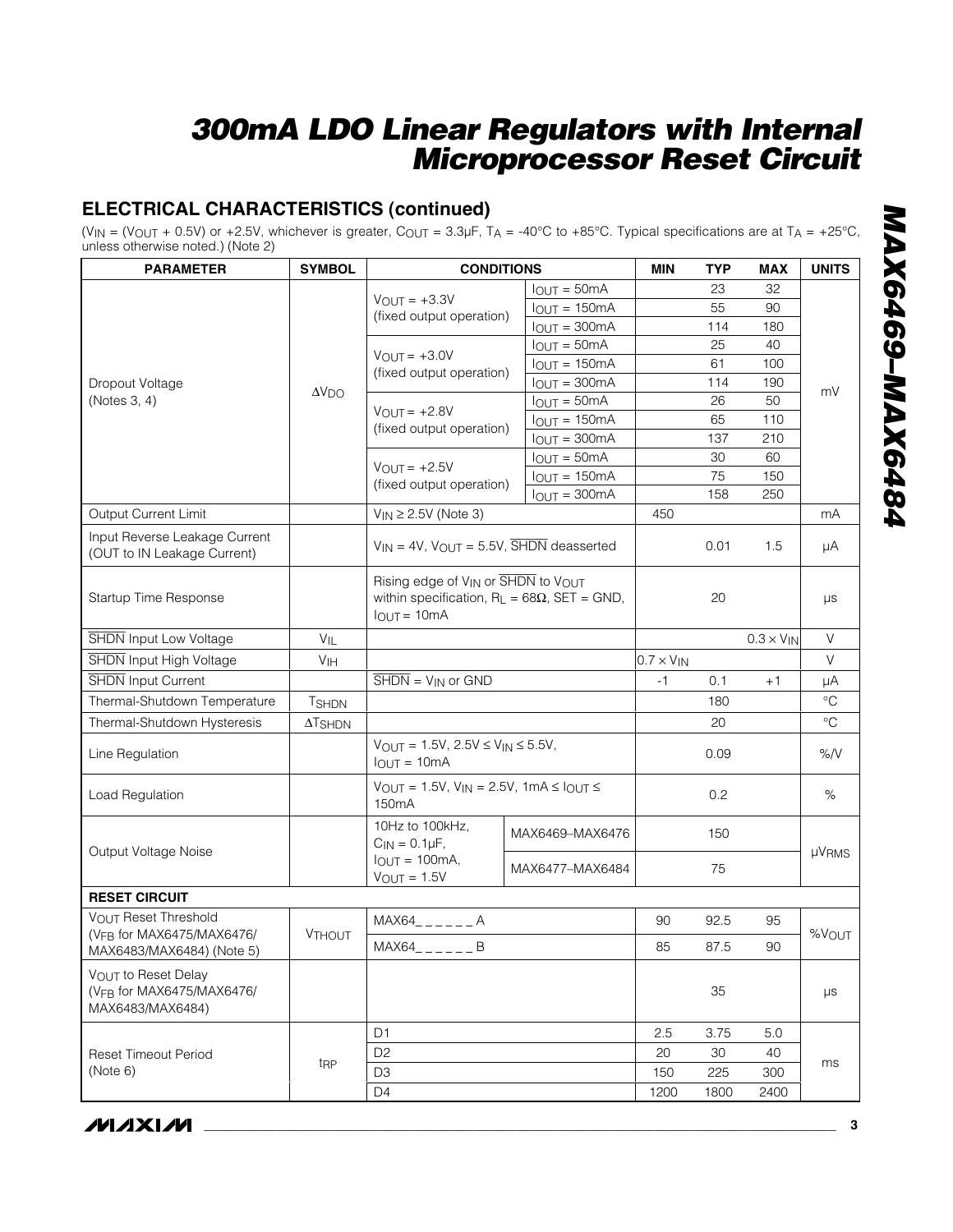### **ELECTRICAL CHARACTERISTICS (continued)**

(V<sub>IN</sub> = (V<sub>OUT</sub> + 0.5V) or +2.5V, whichever is greater, C<sub>OUT</sub> = 3.3µF, T<sub>A</sub> = -40°C to +85°C. Typical specifications are at T<sub>A</sub> = +25°C, unless otherwise noted.) (Note 2)

| <b>PARAMETER</b>                           | <b>SYMBOL</b>   | <b>CONDITIONS</b>                                                               | <b>MIN</b>           | <b>TYP</b> | <b>MAX</b>           | <b>UNITS</b> |
|--------------------------------------------|-----------------|---------------------------------------------------------------------------------|----------------------|------------|----------------------|--------------|
| MR Input Low Voltage                       | VIL             |                                                                                 |                      |            | $0.3 \times$<br>VOUT | V            |
| MR Input High Voltage                      | V <sub>IH</sub> | (Note 3)                                                                        | $0.7 \times$<br>VOUT |            |                      | $\vee$       |
| MR Minimum Input Pulse                     |                 |                                                                                 |                      |            |                      | <b>US</b>    |
| <b>MR Glitch Rejection</b>                 |                 |                                                                                 |                      | 120        |                      | ns           |
| MR to Reset Delay                          |                 |                                                                                 |                      | 200        |                      | ns           |
| <b>MR</b> Pullup Resistance                |                 | MR to OUT                                                                       | 25                   | 40         | 70                   | kΩ           |
| <b>RESET Output Voltage</b>                |                 | $V_{\text{OUT}} \geq 1.0V$ , $I_{\text{SINK}} = 50\mu\text{A}$ , RESET asserted |                      |            | 0.3                  | $\vee$       |
| (Open Drain)                               | VOL             | $V_{OUT} \ge 1.5V$ , $I_{SINK} = 3.2mA$ , RESET asserted                        |                      |            | 0.4                  |              |
| Open-Drain Reset Output<br>Leakage Current | <b>LKG</b>      | (Note 3)                                                                        |                      |            |                      | μA           |
| <b>RESET Output Voltage Push-Pull</b>      |                 | $V_{\text{OUT}} \geq 1.0V$ , $I_{\text{SINK}} = 50\mu\text{A}$ , RESET asserted |                      |            | 0.3                  |              |
|                                            | VOL             | $V_{OUT} \ge 1.5V$ , ISINK = 3.2mA, RESET asserted                              |                      |            | 0.4                  | $\vee$       |
|                                            | <b>VOH</b>      | $V_{\text{OUT}} \geq 2.0 V$ , Isource = 500µA, RESET<br>deasserted              | $0.8 \times$<br>VOUT |            |                      |              |

**Note 2:** All devices are 100% production tested at +25°C and are guaranteed by correlation for T<sub>A</sub> = T<sub>MIN</sub> to T<sub>MAX</sub>.

**Note 3:** Guaranteed by design.

**Note 4:** Dropout voltage is defined as (V<sub>IN</sub> - V<sub>OUT</sub>) when V<sub>OUT</sub> is 2% below the value of V<sub>OUT</sub> for V<sub>IN</sub> = V<sub>OUT(NOM)</sub> + 1V.

**Note 5:** MAX6473/MAX6474/MAX6481/MAX6482 are guaranteed by design for V<sub>OUT</sub> < 2.5V.

**Note 6:** Select the reset timeout period using the *Reset Timeout Delay Guide* (Table 3). Insert the appropriate suffix in the part number when ordering.

# *Typical Operating Characteristics*

 $(V_{IN} = 5V$ ,  $V_{OUT} = 3.3V$ ,  $C_{OUT} = 3.3\mu F$ ,  $T_A = +25^{\circ}C$ , unless otherwise noted.)

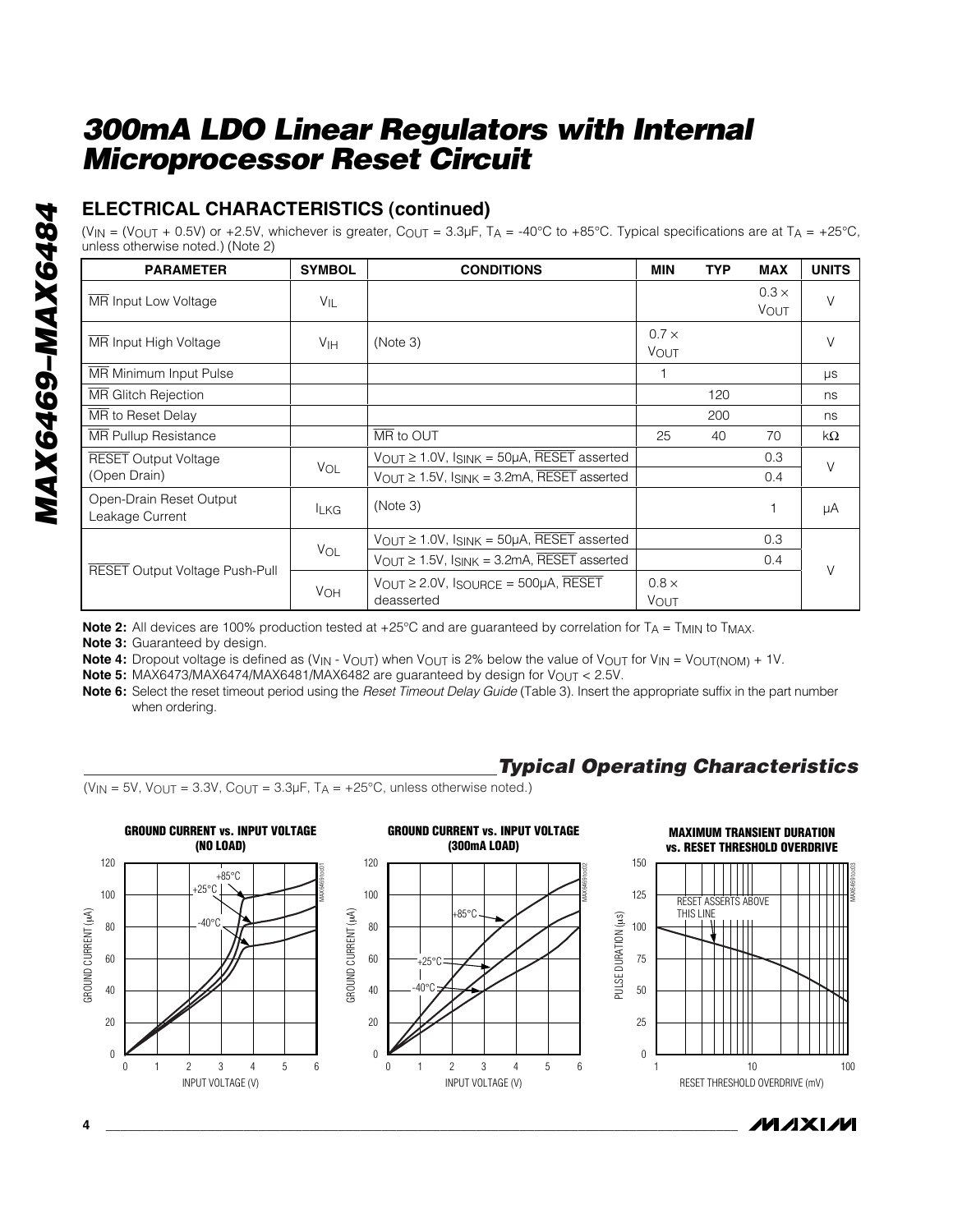*Typical Operating Characteristics (continued)*

#### ( $V_{IN}$  = 5V,  $V_{OUT}$  = 3.3V,  $C_{OUT}$  = 3.3µF,  $T_A$  = +25°C, unless otherwise noted.) **REGION OF STABLE COUT ESR DROPOUT VOLTAGE vs. LOAD CURRENT PSRR vs. FREQUENCY vs. LOAD CURRENT** 125  $\boldsymbol{0}$ 5 MAX6469 toc06 MAX6469 toc04  $V_{\text{OUT}} = 3.3V$ MAX6469 toc05  $V_{OUT} = 3.3V$  $C<sub>OUT</sub> = 3.3 \mu F$  $C_{\text{OUT}} = 3.3 \mu F$ -10  $I_{\text{LOAD}} = 30 \text{mA}$ 100 4 DROPOUT VOLTAGE (mV) DROPOUT VOLTAGE (mV) -20  $\widehat{\text{G}}$ 75 3 PSRR (dB) COUT ESR ( 2  $C<sub>OUT</sub> = 4.7<sub>µ</sub>F$ -30 50  $C_{\text{OUT}} = 3.3 \mu F$ -40 25 1 -50 STABLE REGION  $-60$  **L**<br>0.01 0  $\boldsymbol{0}$ 0 50 100 150 200 250 300 50 100 150 200 250 0.01 1000 0.1 1 10 100 0 50 100 150 200 250 300 50 100 150 200 250 LOAD CURRENT (mA) FREQUENCY (kHz) LOAD CURRENT (mA)

#### **SHUTDOWN RESPONSE**

*MAX6469–MAX6484*

MAX6469-MAX6484









**OUTPUT NOISE**



**STARTUP RESPONSE** MAX6469 toc10 VIN 2V/div ...................... V<sub>OUT</sub> 2V/div 10μs/div





#### **LOAD-TRANSIENT RESPONSE**



MMXIM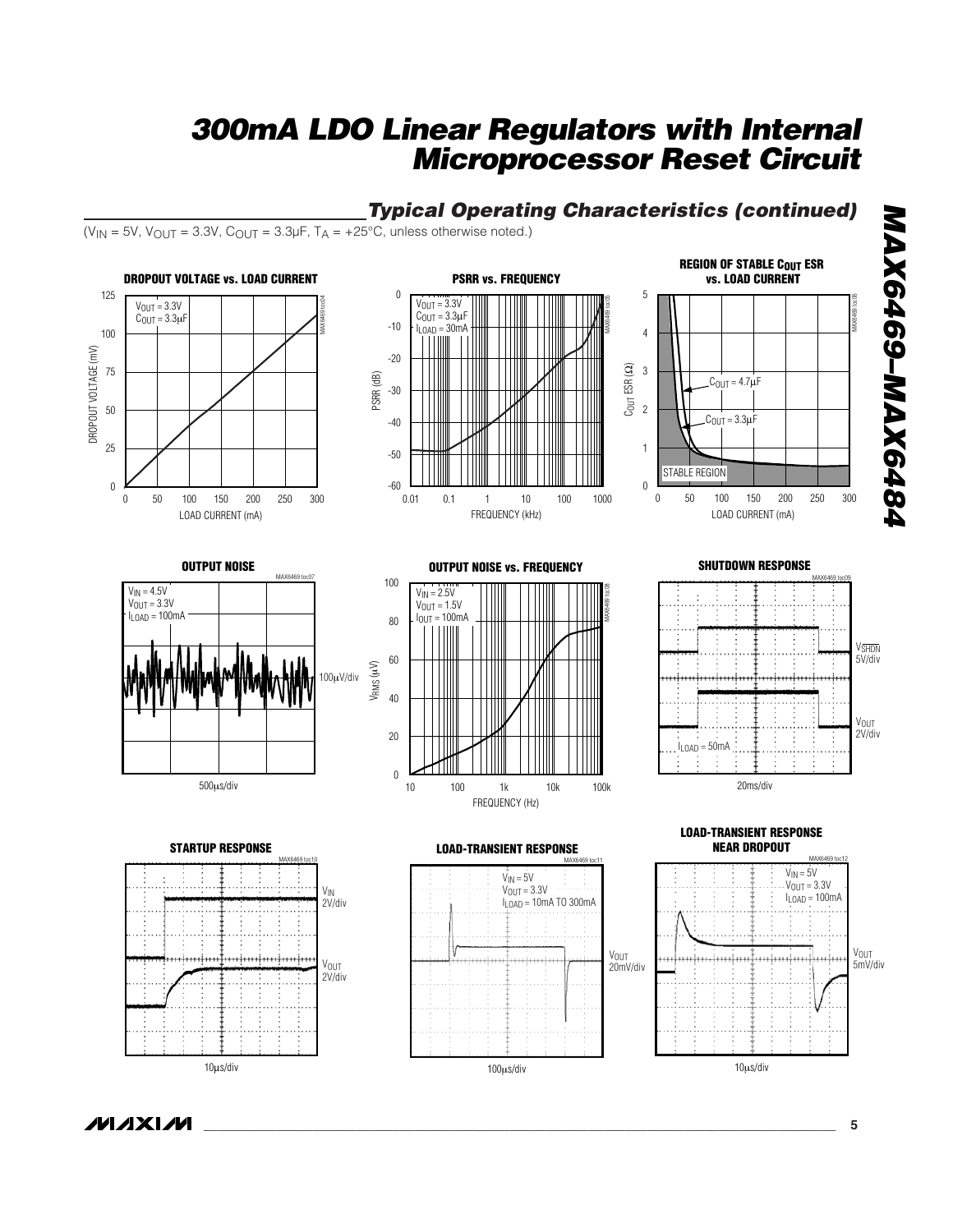### *Typical Operating Characteristics (continued)*

V<sub>IN</sub><br>1V TO 4V

RESET 2V/div

MAX6469 toc14

( $V_{IN}$  = 5V,  $V_{OUT}$  = 3.3V,  $C_{OUT}$  = 3.3µF,  $T_A$  = +25°C, unless otherwise noted.)

#### **LINE-TRANSIENT RESPONSE**





**RESET DELAY RESPONSE** 





#### **NORMALIZED OUTPUT VOLTAGE vs. TEMPERATURE**



**MAXIM**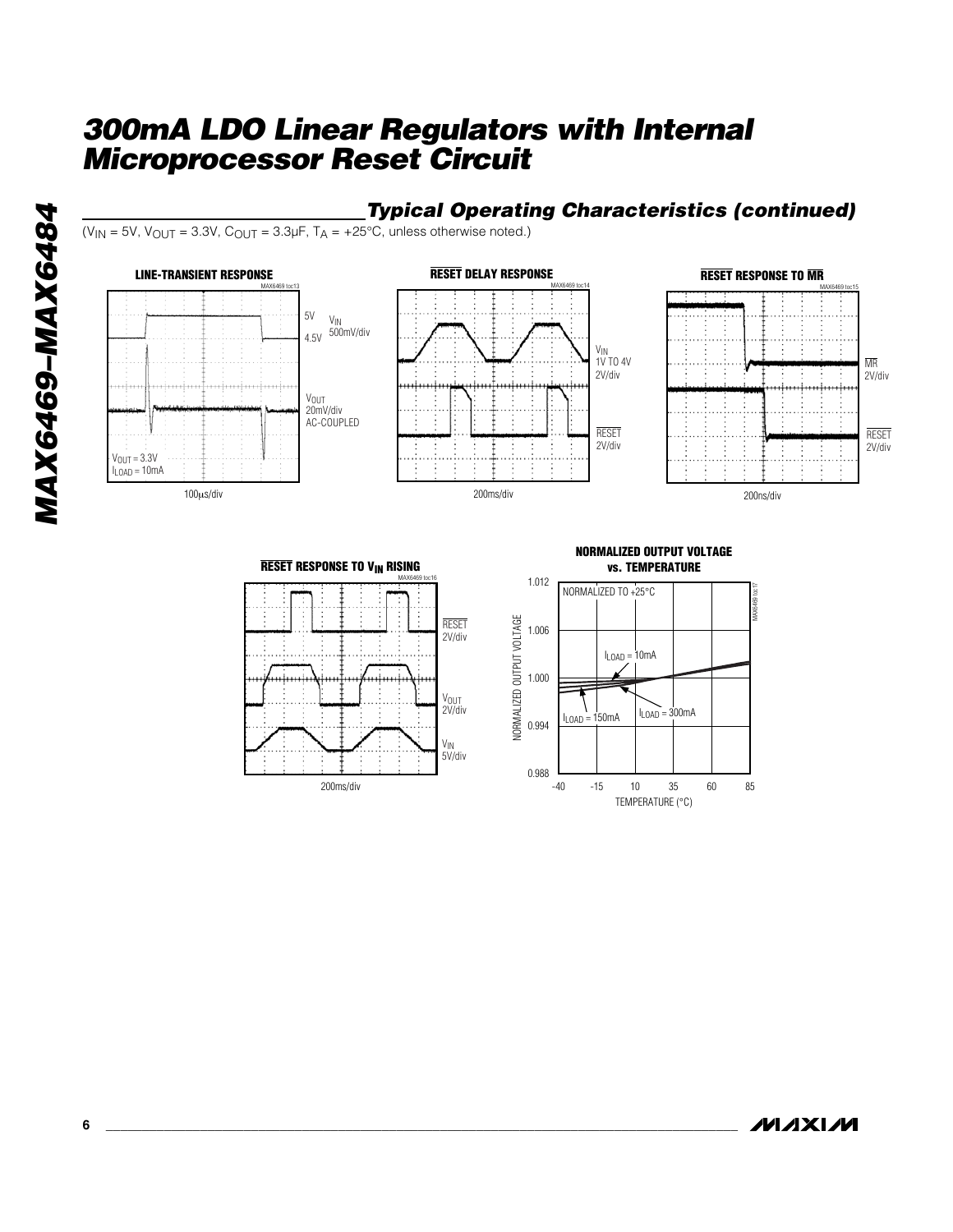### *MAX6469/MAX6470/MAX6477/MAX6478 Pin Description*

|              | <b>PIN</b>      | <b>BUMP</b>     |              |                                                                                                                                                                                                                                                                       |
|--------------|-----------------|-----------------|--------------|-----------------------------------------------------------------------------------------------------------------------------------------------------------------------------------------------------------------------------------------------------------------------|
|              | MAX6469/MAX6470 | MAX6477/MAX6478 | <b>NAME</b>  | <b>FUNCTION</b>                                                                                                                                                                                                                                                       |
| <b>SOT23</b> | <b>TDFN</b>     | <b>UCSP</b>     |              |                                                                                                                                                                                                                                                                       |
|              | 1, 2            | A1              | IN           | Regulator Input. Bypass IN to GND with a 0.1µF capacitor.                                                                                                                                                                                                             |
| 2            | 3               | A2              | <b>GND</b>   | Ground. This pin also functions as a heatsink. Solder to large pads or<br>the circuit-board ground plane to maximize thermal dissipation.                                                                                                                             |
| 3            | $\overline{4}$  | A3              | <b>SHDN</b>  | Active-Low Shutdown Input. Connect SHDN to V <sub>IN</sub> for normal operation.                                                                                                                                                                                      |
| 4            | 5               | C <sub>3</sub>  | <b>RESET</b> | Active-Low Reset Output. RESET remains low while VOUT is below the<br>reset threshold. RESET remains low for the duration of the reset timeout<br>period after the reset conditions are terminated. RESET is available in<br>open-drain and push-pull configurations. |
| 5            | 6               | C <sub>2</sub>  | <b>SET</b>   | Feedback Input for Externally Setting the Output Voltage. Connect SET<br>to GND to select the preset output voltage. Connect SET to an external<br>resistor-divider network for adjustable output operation.                                                          |
| 6            | 7,8             | C <sub>1</sub>  | <b>OUT</b>   | Regulator Output. Bypass OUT to GND with a minimum 3.3µF low-ESR<br>capacitor.                                                                                                                                                                                        |
|              | EP              |                 |              | Exposed Paddle. EP is internally connected to GND. Connect EP to the<br>ground plane to provide a low thermal-resistance path from the IC<br>junction to the PCB. Do not use as the electrical connection to GND.                                                     |

## *MAX6471/MAX6472/MAX6479/MAX6480 Pin Description*

|                        | <b>PIN</b>  | <b>BUMP</b>     |              |                                                                                                                                                                                                                                                                     |
|------------------------|-------------|-----------------|--------------|---------------------------------------------------------------------------------------------------------------------------------------------------------------------------------------------------------------------------------------------------------------------|
| <b>MAX6475/MAX6476</b> |             | MAX6483/MAX6484 | <b>NAME</b>  | <b>FUNCTION</b>                                                                                                                                                                                                                                                     |
| SOT <sub>23</sub>      | <b>TDFN</b> | <b>UCSP</b>     |              |                                                                                                                                                                                                                                                                     |
|                        | 1, 2        | A <sub>1</sub>  | IN           | Regulator Input. Bypass IN to GND with a 0.1µF capacitor.                                                                                                                                                                                                           |
| $\overline{c}$         | 3           | A2              | <b>GND</b>   | Ground. This pin also functions as a heatsink. Solder to large pads or<br>the circuit-board ground plane to maximize thermal dissipation.                                                                                                                           |
| 3                      | 4           | A3              | <b>SHDN</b>  | Active-Low Shutdown Input. Connect SHDN to V <sub>IN</sub> for normal operation.                                                                                                                                                                                    |
| 4                      | 5           | C <sub>3</sub>  | <b>RESET</b> | Active-Low Reset Output. RESET remains low while FB is below the<br>reset threshold. RESET remains low for the duration of the reset timeout<br>period after the reset conditions are terminated. RESET is available in<br>open-drain and push-pull configurations. |
| 5                      | 6           | C <sub>2</sub>  | FB.          | Feedback Input for Linear Regulator Controller or Remote Sense<br>Applications. Connect FB to the external load $(V_{CC})$ to obtain the fixed<br>output voltage.                                                                                                   |
| 6                      | 7,8         | C <sub>1</sub>  | <b>OUT</b>   | Regulator Output. Bypass OUT to GND with a minimum 3.3µF low-ESR<br>capacitor.                                                                                                                                                                                      |
|                        | EP          |                 |              | Exposed Paddle. EP is internally connected to GND. Connect EP to the<br>ground plane to provide a low thermal-resistance path from the IC<br>junction to the PCB. Do not use as the electrical connection to GND.                                                   |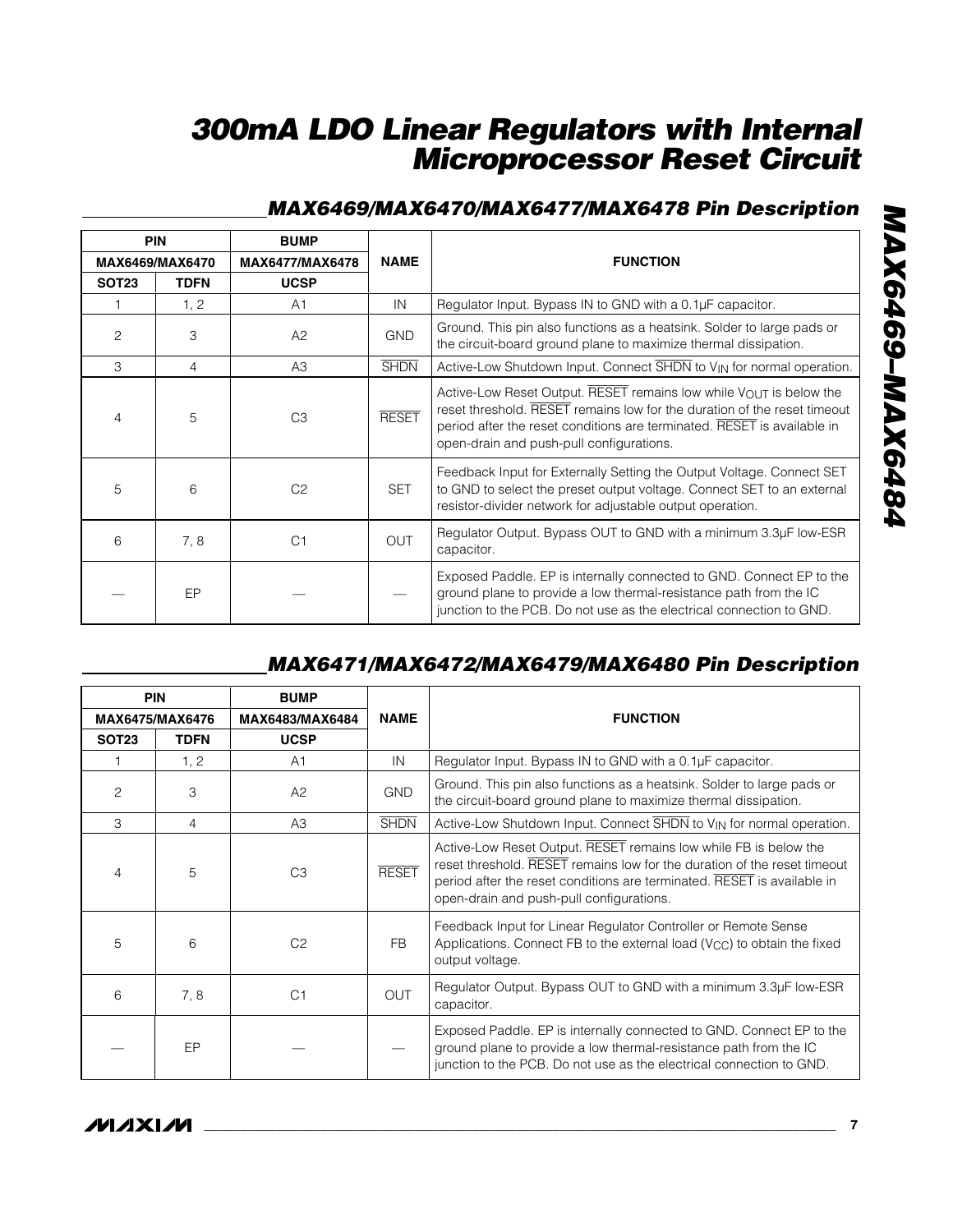| _MAX6473/MAX6474/MAX6481/MAX6482 Pin Description |  |  |
|--------------------------------------------------|--|--|
|--------------------------------------------------|--|--|

| <b>PIN</b>      |             | <b>BUMP</b>     |              |                                                                                                                                                                                                                                                                                                                                             |
|-----------------|-------------|-----------------|--------------|---------------------------------------------------------------------------------------------------------------------------------------------------------------------------------------------------------------------------------------------------------------------------------------------------------------------------------------------|
| MAX6473/MAX6474 |             | MAX6481/MAX6482 | <b>NAME</b>  | <b>FUNCTION</b>                                                                                                                                                                                                                                                                                                                             |
| <b>SOT23</b>    | <b>TDFN</b> | <b>UCSP</b>     |              |                                                                                                                                                                                                                                                                                                                                             |
|                 | 1, 2        | A <sub>1</sub>  | IN           | Regulator Input. Bypass IN to GND with a 0.1µF capacitor.                                                                                                                                                                                                                                                                                   |
| $\overline{2}$  | 3           | A2              | <b>GND</b>   | Ground. This pin also functions as a heatsink. Solder to large pads or<br>the circuit-board ground plane to maximize thermal dissipation.                                                                                                                                                                                                   |
| 3               | 4           | A3              | <b>SHDN</b>  | Active-Low Shutdown Input. Connect SHDN to VIN for normal operation.                                                                                                                                                                                                                                                                        |
| 4               | 5           | C <sub>3</sub>  | <b>RESET</b> | Active-Low Reset Output. RESET remains low while VOUT is below the<br>reset threshold or while MR is held low. RESET remains low for the<br>duration of the reset timeout period after the reset conditions are<br>terminated. RESET is available in open-drain and push-pull<br>configurations.                                            |
| 5               | 6           | C <sub>2</sub>  | <b>MR</b>    | Active-Low Manual Reset Input. The reset output is asserted while MR<br>is pulled low and remains asserted for the duration of the reset timeout<br>period after MR transitions from low to high. Leave MR unconnected or<br>connect to VOUT if not used. $\overline{MR}$ has an internal pullup resistor of 40k $\Omega$<br>(typ) to VOUT. |
| 6               | 7,8         | C <sub>1</sub>  | <b>OUT</b>   | Regulator Output. Bypass OUT to GND with a minimum 3.3µF (min)<br>low-ESR capacitor.                                                                                                                                                                                                                                                        |
|                 | EP          |                 |              | Exposed Paddle. EP is internally connected to GND. Connect EP to the<br>ground plane to provide a low thermal-resistance path from the IC<br>junction to the PCB. Do not use as the electrical connection to GND.                                                                                                                           |

## *MAX6475/MAX6476/MAX6483/MAX6484 Pin Description*

|                 | <b>PIN</b><br><b>BUMP</b> |                 |              |                                                                                                                                                                                                                                                                     |  |  |
|-----------------|---------------------------|-----------------|--------------|---------------------------------------------------------------------------------------------------------------------------------------------------------------------------------------------------------------------------------------------------------------------|--|--|
| MAX6475/MAX6476 |                           | MAX6483/MAX6484 | <b>NAME</b>  | <b>FUNCTION</b>                                                                                                                                                                                                                                                     |  |  |
| <b>SOT23</b>    | <b>TDFN</b>               | <b>UCSP</b>     |              |                                                                                                                                                                                                                                                                     |  |  |
|                 | 1, 2                      | A1              | IN           | Regulator Input. Bypass IN to GND with a 0.1µF capacitor.                                                                                                                                                                                                           |  |  |
| 2               | 3                         | A2              | <b>GND</b>   | Ground. This pin also functions as a heatsink. Solder to large pads or<br>the circuit-board ground plane to maximize thermal dissipation.                                                                                                                           |  |  |
| 3               | 4                         | A <sub>3</sub>  | <b>SHDN</b>  | Active-Low Shutdown Input. Connect SHDN to V <sub>IN</sub> for normal operation.                                                                                                                                                                                    |  |  |
| 4               | 5                         | C <sub>3</sub>  | <b>RESET</b> | Active-Low Reset Output. RESET remains low while FB is below the<br>reset threshold. RESET remains low for the duration of the reset timeout<br>period after the reset conditions are terminated. RESET is available in<br>open-drain and push-pull configurations. |  |  |
| 5               | 6                         | C <sub>2</sub>  | FB           | Feedback Input for Linear Regulator Controller or Remote Sense<br>Applications. Connect FB to the external load $(V_{CC})$ to obtain the fixed<br>output voltage.                                                                                                   |  |  |
| 6               | 7,8                       | C <sub>1</sub>  | <b>OUT</b>   | Regulator Output. Bypass OUT to GND with a minimum 3.3µF low-ESR<br>capacitor.                                                                                                                                                                                      |  |  |
|                 | EP                        |                 |              | Exposed Paddle. EP is internally connected to GND. Connect EP to the<br>ground plane to provide a low thermal-resistance path from the IC<br>junction to the PCB. Do not use as the electrical connection to GND.                                                   |  |  |



**MAXIM**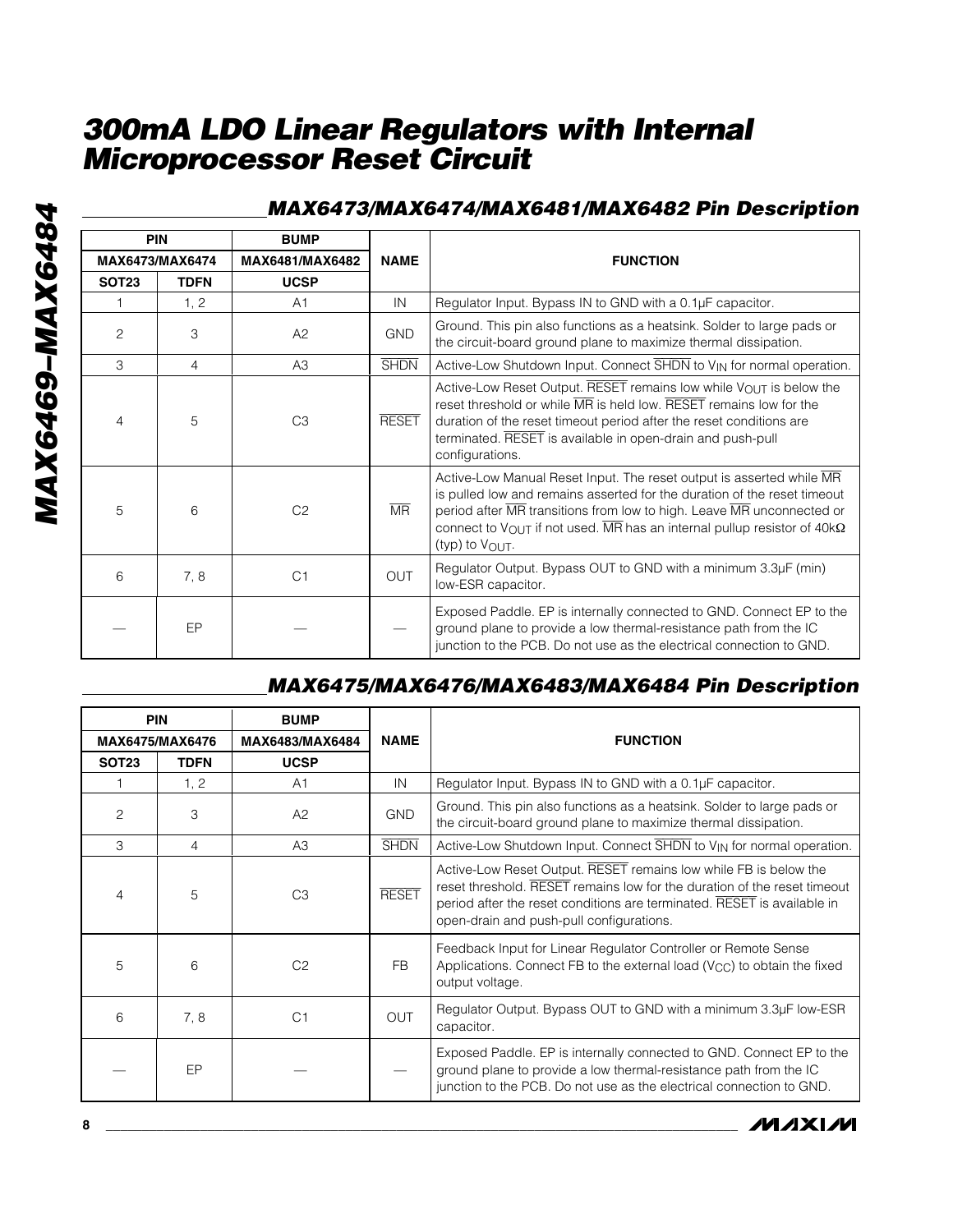### *Detailed Description*

The MAX6469–MAX6484 are ultra-low, quiescent current, low-dropout linear regulators with an integrated microprocessor reset circuit. These devices guarantee 300mA (min) drive capabilities and are available with preset output voltages in 100mV increments between +1.5V and +3.3V. The internal reset circuit monitors the regulator output voltage and asserts the reset output when the regulator output is below the microprocessor supply tolerance.

#### *Regulator*

The regulator core operates with  $+2.5V$  to  $+5.5V$  input voltage range. The output voltage is offered in 100mV increments between +1.5V and +3.3V (contact factory for other output voltage options). The MAX6469– MAX6472/MAX6477–MAX6480 offer an adjustable output voltage implemented with an external resistordivider network between OUT, SET, and GND (Figure 1). SET must be connected to either GND for fixed VOUT or to an external divider for adjustable  $V_{\text{OUT}}$ . The MAX6469–MAX6472/MAX6477–MAX6480 automatically determine the feedback path depending on the connection of SET. The *Typical Operating Circuit* shows a typical connection for the MAX6469. OUT is an internally regulated low-dropout (LDO) linear regulator that powers a microprocessor.

*Reset Circuit* The reset supervisor circuit is fully integrated in the MAX6469–MAX6484 and uses the same reference voltage as the regulator. Two supply tolerance reset thresholds, -7.5% and -12.5%, are provided for each type of device.

**-7.5% Reset:** Reset does not assert until the regulator output voltage is at least -5% out of tolerance and always asserts before the regulator output voltage is -10% out of tolerance.

**-12.5% Reset:** Reset does not assert until the regulator output voltage is at least -10% out of tolerance and always asserts before the regulator output voltage is -15% out of tolerance.

A  $\mu$ P's reset input starts the  $\mu$ P in a known state. The MAX6469–MAX6484 µP supervisory circuits assert RESET during power-up, power-down, and brownout conditions. RESET asserts when the input voltage is below the undervoltage lockout threshold. RESET asserts when VOUT is below the reset threshold and remains asserted for at least the minimum selected reset timeout period (t<sub>RP</sub>, Table 3) after  $V_{IN}$  rises above the undervoltage lockout threshold and  $V_{\text{OUT}}$  rises above



#### RESET *Output*



*Figure 1. Adjustable Output Voltage Configuration*

the reset threshold. RESET asserts when MR is pulled low (MAX6471–MAX6474/MAX6479–MAX6482). RESET asserts when SHDN is pulled low (MAX6469/ MAX6470/MAX6473–MAX6478/MAX6481–MAX6484).

#### *Shutdown*

#### *(MAX6469/MAX6470/MAX6473–MAX6478/MAX6481– MAX6484 only)*

SHDN allows the regulator to shut down, thereby reducing the total  $I_{IN}$  consumption of the device.  $\overline{SHDN}$  provides a digitally controlled active-low shutdown. In shutdown mode, the pass transistor, control circuit, and reference turn off to reduce the supply current to below 0.1µA. Connect SHDN to IN for normal operation.

#### *Manual Reset Input (MAX6471–MAX6474/MAX6479–MAX6482 only)*

Many uP-based products require manual reset capability, allowing the operator, a test technician, or external logic circuitry to initiate a reset. A logic low on MR asserts reset while the regulator output voltage is still within tolerance.

Reset remains asserted while  $\overline{MR}$  is low and for the reset timeout period (t<sub>RP</sub>) after  $\overline{MR}$  returns high. The MR input has an internal pullup of 40kΩ (typ) to OUT. MR can be driven with TTL/CMOS logic levels or with open-drain/collector outputs. Connect a normally open switch from MR to GND to create a manual reset function; external debounce circuitry is not required. If MR is driven from long cables or the device is used in a noisy environment, connect a 0.1µF capacitor from MR to GND to provide additional noise immunity.

#### *Feedback Input*

*(MAX6475/MAX6476/MAX6483/MAX6484 only)* The feedback input (FB) connects to an internal resistordivider network (*Functional Diagram*). FB is not internally connected to  $V_{\text{OUT}}$ , and as a result can be used to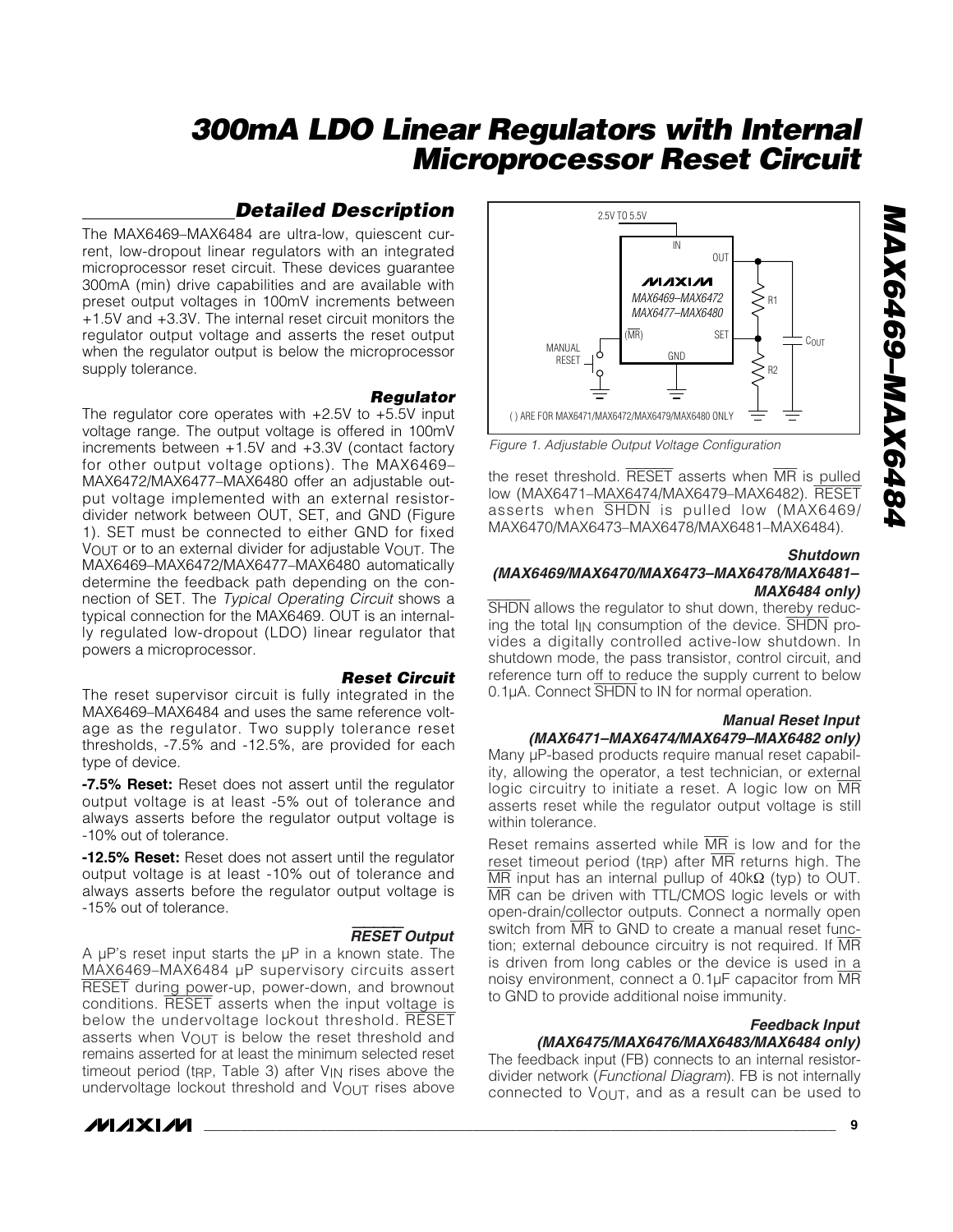remotely sense the output voltage of the device. Using FB with an external npn transistor, the current drive capability can be increased according to the following equation (Figure 2):

 $I$ OUT(TOTAL) =  $I$ OUT  $\times$  ( $\beta$ +1)

The external npn pass transistor must meet specifications for current gain, power dissipation, and collector current. The beta influences the maximum output current the circuit can deliver. The largest guaranteed output current is given by  $I_{LOAD}$  (max) = 300mA  $\times$  beta (min). The transistor's rated power dissipation must exceed the actual power dissipated in the transistor. The power dissipated (PD) equals the maximum load current (ILOAD (max)) times the maximum input-to-output voltage differential: PD = ILOAD (max) × (VIN (max) - VOUT). The rated transistor collector current must exceed the maximum load current.

#### *Reverse Leakage Protection*

#### *Reverse OUT to IN Current*

An internal circuit monitors the MAX6469–MAX6484 input and output voltages. When the output voltage is greater than the input voltage, the internal IN-to-OUT pass transistor and parasitic diode turn off. An external voltage applied to OUT does not reverse charge a battery or power source applied to IN (the leakage path from OUT to IN is 0.01µA typ). When the output voltage exceeds the input voltage, OUT powers the device and shutdown must be logic high (greater than  $0.7 \times V_{\text{OUT}}$ ). RESET asserts until IN exceeds OUT and OUT is above the specified VTHOUT threshold (based on the selected or adjusted regulator OUT nominal voltage).

#### *Reverse OUT to Ground Current*

The MAX6469–MAX6484 maintain a low OUT-to-GND reverse-current flow when the IN power source is removed. When IN floats (input battery removed) and SHDN is pulled up to  $V_{\text{OUT}}$  (by an external diode), the





OUT-to-GND current through the LDO is 40µA (typ). The regulator output can be held up with an external super capacitor or backup battery at OUT until the IN battery is replaced. The RESET output is asserted while the IN battery is removed to place the system in a low-power mode. Volatile memory content is maintained until the super capacitor or battery voltage drops below RAM standby specifications. RESET deasserts when the IN battery has been replaced and OUT exceeds the desired reset threshold. For nonrechargeable backup battery applications, place a reverse diode between OUT and the backup battery (to prevent battery charging). The external diode does not affect the regulator's dropout voltage because it is not between the LDO output and the processor/memory V<sub>CC</sub> supply. The diode can be replaced with a current-limiting resistor for rechargeable backup battery applications.

### *Current Limit*

The MAX6469–MAX6484 include an internal currentlimit circuit that monitors and controls the pass transistor's gate voltage, limiting the output current to 450mA (min). The output can be shorted to ground indefinitely without damaging the part.

#### *Thermal Shutdown*

When the junction temperature  $(T_J)$  exceeds +180 $^{\circ}$ C (typ), the thermal sensor signals the shutdown logic, turning off the pass transistor and allowing the IC to



*Figure 3. Battery Backup*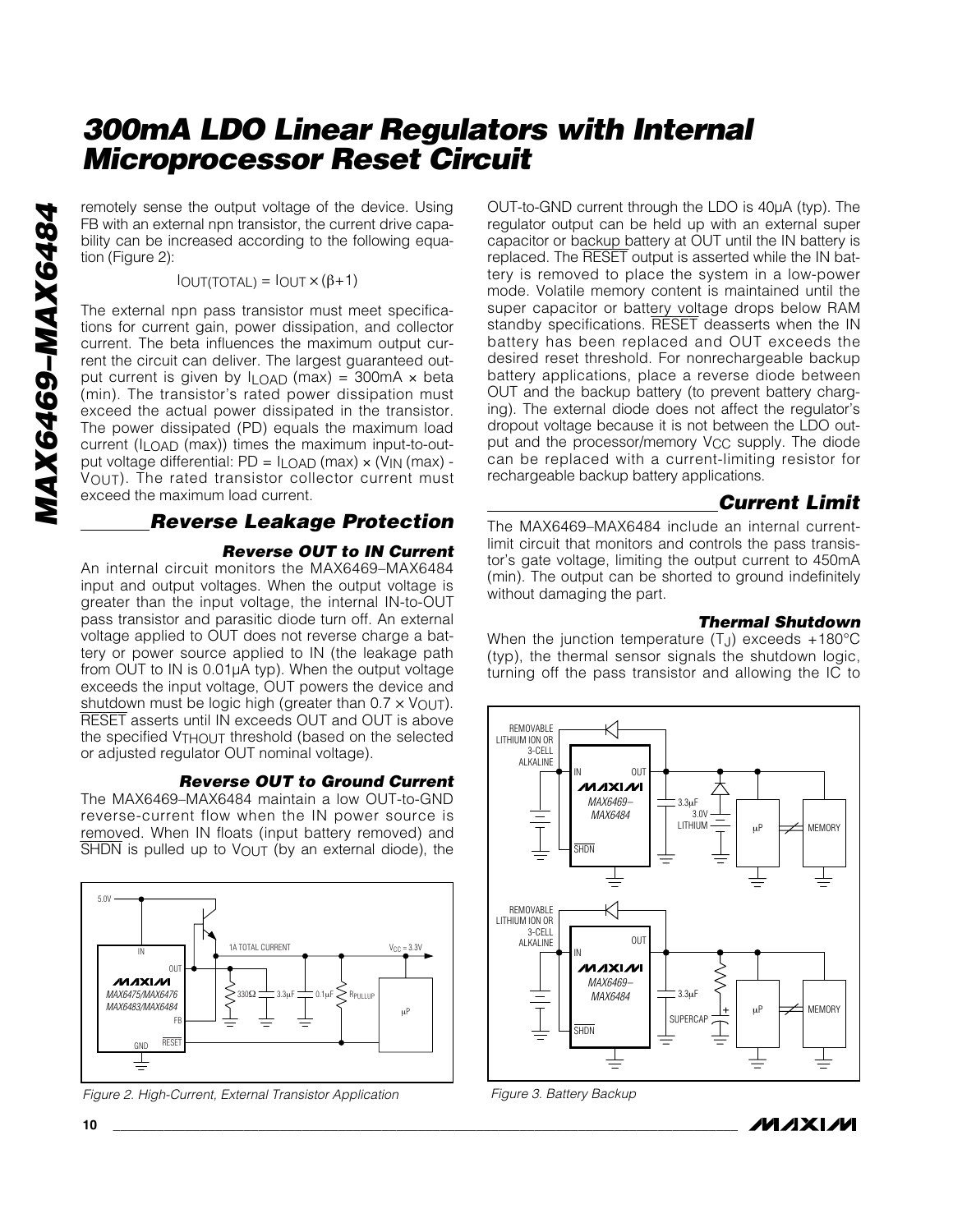cool. The thermal sensor turns the pass transistor on again after the IC's junction temperature cools by 20°C, resulting in a pulsed output during continuous thermal overload conditions. Thermal overload protection is designed to protect the MAX6469–MAX6484 in the event of fault conditions. For continuous operation, do not exceed the absolute maximum junction temperature rating of  $T_{JMAX} = +150^{\circ}C$ .

#### *Operating Region and Power Dissipation*

The MAX6469–MAX6484's maximum power dissipation depends on the thermal resistance of the case and circuit board, the temperature difference between the die junction and the ambient air, and the rate of airflow. The power dissipation across the device is:

 $P = I$ OUT ( $V$ IN -  $V$ OUT)

The maximum power dissipation is:

$$
P_{MAX} = (T_J - T_A) / (\emptyset_{JB} + \emptyset_{BA})
$$

where  $T_J$  -  $T_A$  is the temperature difference between the die junction and the surrounding air,  $\emptyset$ JB (or  $\emptyset$ JC) is the thermal resistance of the package, and ØBA is the thermal resistance through the PC board, copper traces, and other materials to the surrounding air. The MAX6469–MAX6476 TDFN package  $\varnothing$ <sub>JC</sub> = 41°C/W, and the MAX6469–MAX6476 SOT package  $\varnothing$ JC = 110°C/W.

The MAX6469–MAX6484's ground pin (GND) performs the dual function of providing an electrical connection to the system ground and channeling heat away. Connect GND to the system ground using a large pad or ground plane. For continuous operation, do not exceed the absolute maximum junction temperature rating of  $T_{JMAX} = +150^{\circ}C$ .

#### *Applications Information*

#### *Output Voltage Selection*

The MAX6469–MAX6484 feature dual-mode operation: they operate in either a preset output voltage mode or an adjustable mode. In preset voltage mode, internal feedback resistors set the MAX6469–MAX6484's output from +1.5V to +3.3V (Table 1). Select this mode by connecting SET to ground (MAX6469–MAX6472/ MAX6477–MAX6480). In adjustable mode, select an output between 1.25V and 5.5V using two external resistors connected as a voltage-divider to SET (Figure 1). The output voltage is set by the following equation:

 $V_{OUT} = V_{SET} (1 + R_1 / R_2)$ 

where  $V<sub>SET</sub> = 1.23V$ . To simplify resistor selection:

$$
R_1 = R_2 (V_{OUT} / V_{SET} - 1)
$$

Choose R2 =  $50kΩ$  to maintain stability, accuracy and high-frequency power-supply rejection. Avoid selecting resistor values greater than 100kΩ. In preset voltage mode, the impedance between SET and ground should always be less than 50kΩ. In most applications, connect SET directly to ground.

#### *Low-Noise UCSP Output*

MAX6477–MAX6484 UCSP products include internal filtering to yield low output noise without an additional external bypass capacitor. The devices yield 75µVRMS (typ) output noise (for  $V_{\text{OUT}} = 3.0V$ ) and  $150 \mu V_{\text{RMS}}$  (for  $V_{\text{OUT}} = 3.3V$ ). This low-noise feature makes the MAX6477–MAX6484 ideal for audio applications.

#### *Capacitor Selection and Regulator Stability*

For stable operation over the full temperature range and with load currents up to 300mA, use a 3.3µF (min) ceramic output capacitor with an ESR <0.2Ω. To reduce noise and improve load transient response, stability, and power-supply rejection, use large output capacitor values such as 10µF.

Note that some ceramic capacitors exhibit large capacitance and ESR variation with temperature. With capacitor dielectrics such as Z5U and Y5V, use 4.7µF or more to ensure stability over temperature. With X7R or X5R capacitor dielectrics, 3.3µF should be sufficient at all operating temperatures. Higher ESR capacitors require more capacitance to maintain stability. A graph of the Region of Stable ESR vs. Load Current is shown in the *Typical Operating Characteristics*.

To improve power-supply rejection and transient response, use a 1µF capacitor between IN and GND.

The MAX6469–MAX6484 remain stable with purely resistive loads or current loads up to 300mA.

#### *Reset Transient Immunity*

The reset circuit is relatively immune to short-duration, falling VOUT transients. The *Typical Operating Characteristics* section shows a graph of the Maximum Transient Duration vs. Reset Threshold Overdrive for which reset is not asserted. The graph was produced using falling  $V_{\text{OUT}}$  transients starting at  $V_{\text{OUT}}$  and ending below the reset threshold by the magnitude indicated (reset threshold overdrive). The graph shows the maximum pulse width that a falling VOUT transient can typically have without triggering a reset pulse. As the amplitude of the transient increases (i.e., goes further below the reset threshold), the maximum allowable pulse width decreases. Typically, a VOUT transient that goes only 10mV below the reset threshold and lasts for 75µs does not trigger a reset pulse.

**MAXM**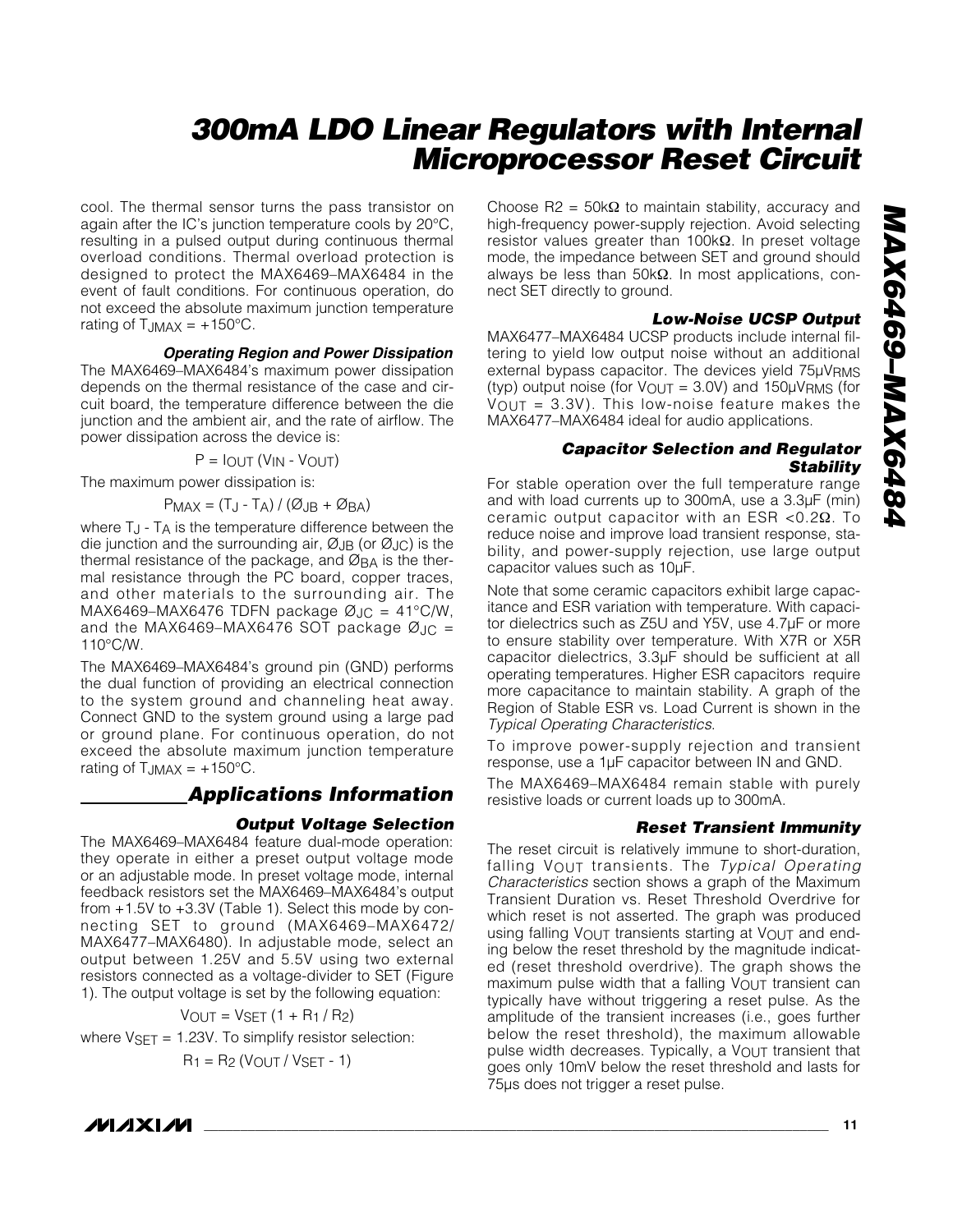#### *Power Dissipation Consideration*

For the SOT23 package, any pin except the SET pin can be used as a heatsink. If the SET pin is used as a heatsink, excessive parasitic capacitance can affect stability. For the TDFN package, the exposed metal pad on the back side of a package connects to GND of the chip. This metal pad can be used as a heatsink.

#### *UCSP Consideration*

For general UCSP package information and PC layout considerations, refer to Maxim Application Note: *Wafer-Level Chip-Scale Package*.

### *UCSP Reliability*

The chip-scale package (UCSP) represents a unique packaging form factor that might not perform equally to a packaged product through traditional mechanical reliability tests. CSP reliability is integrally linked to the user's assembly methods, circuit-board material, and usage environment. The user should closely review these areas when considering a CSP package. Performance through operating life test and moisture resistance remains uncompromised, because it is primarily determined by the wafer-fabrication process.

Mechanical stress performance is a greater consideration for a CSP package. CSPs are attached through direct solder contact to the user's PC board, forgoing the inherent stress relief of a packaged product's lead frame. Solder-joint contact integrity must be considered. Information on Maxim's qualification plan, test data, and recommendations are detailed in the UCSP application note on Maxim's website at www.maxim-ic.com.

| <b>SUFFIX</b> | <b>OUTPUT</b><br><b>VOLTAGE (V)</b> |  |  |  |
|---------------|-------------------------------------|--|--|--|
| 15            | 1.5                                 |  |  |  |
| 16            | 1.6                                 |  |  |  |
| 17            | 1.7                                 |  |  |  |
| 18            | 1.8                                 |  |  |  |
| 19            | 1.9                                 |  |  |  |
| 20            | 2.0                                 |  |  |  |
| 21            | 2.1                                 |  |  |  |
| 22            | 2.2                                 |  |  |  |
| 23            | 2.3                                 |  |  |  |
| 24            | 2.4                                 |  |  |  |
| 25            | 2.5                                 |  |  |  |
| 26            | 2.6                                 |  |  |  |
| 27            | 2.7                                 |  |  |  |
| 28            | 2.8                                 |  |  |  |
| 285           | 2.85                                |  |  |  |
| 29            | 2.9                                 |  |  |  |
| 30            | 3.0                                 |  |  |  |
| 31            | 3.1                                 |  |  |  |
| 32            | 3.2                                 |  |  |  |
| 33            | 3.3                                 |  |  |  |
|               |                                     |  |  |  |

#### **Table 1. Output Voltage Suffix Guide**

*Note: Factory-trimmed custom output voltages may be available; contact factory for availability.*

### **Table 2. Reset Threshold Accuracy Guide**

| <b>SUFFIX</b> | <b>VOUT RESET</b><br><b>TOLERANCE (%)</b> |
|---------------|-------------------------------------------|
|               | $-7.5$                                    |
|               | $-12.5$                                   |

### **Table 3. Reset Timeout Delay Guide**

| <b>SUFFIX</b> | <b>MINIMUM RESET</b><br><b>TIMEOUT PERIOD (ms)</b> |
|---------------|----------------------------------------------------|
|               | 2.5                                                |
| D2            | 20                                                 |
| DЗ            | 150                                                |
| ١Δ            | 1200                                               |

*MAX6469–MAX6484*

**MAX6469-MAX6484**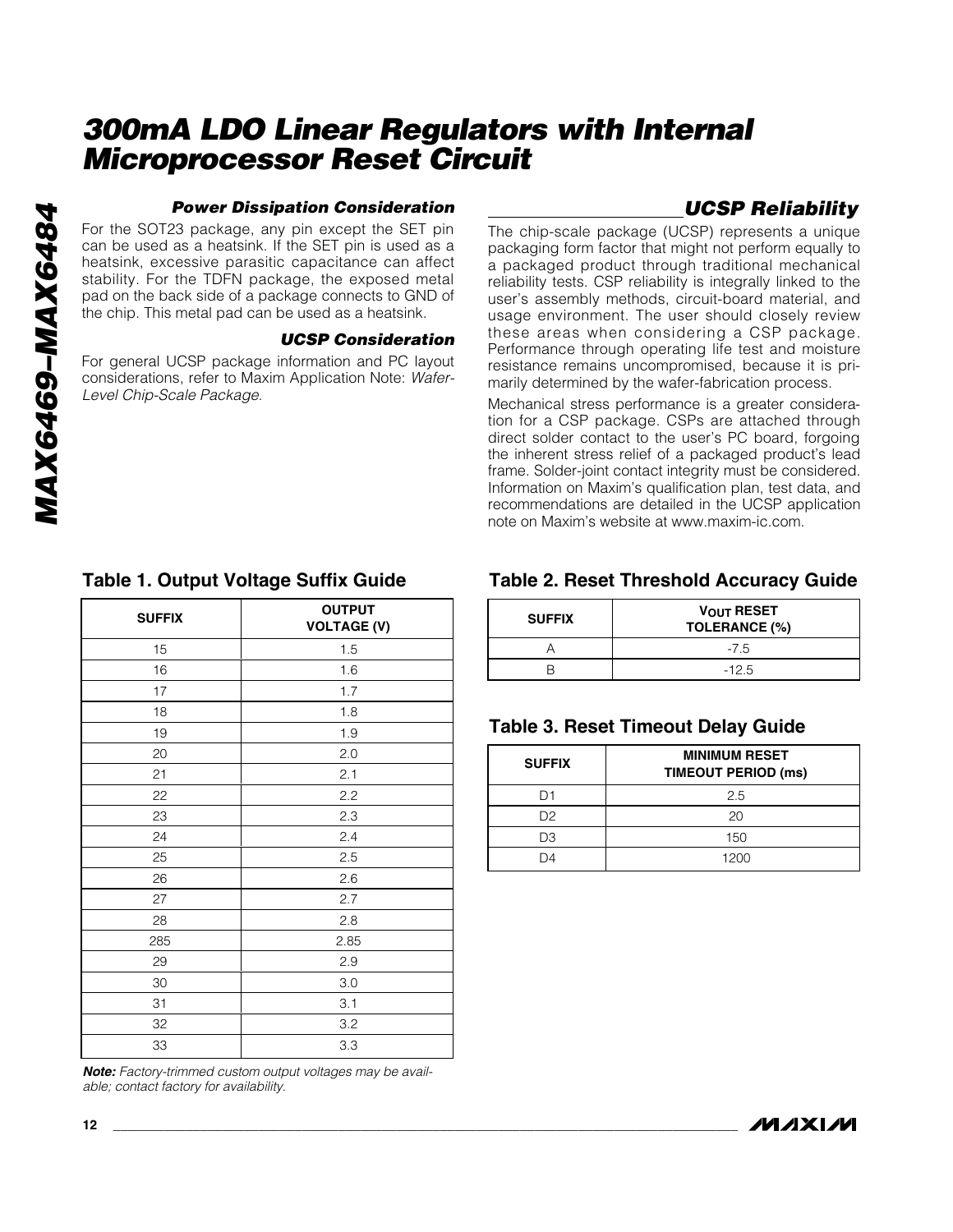### **Table 4. Standard Versions**

| <b>DEVICE</b>          | <b>TOP MARK</b> |
|------------------------|-----------------|
| <b>MAX6469TA15BD3</b>  | ADO             |
| MAX6469TA18AD3         | ADP             |
| MAX6469TA25BD3         | ADQ             |
| MAX6469TA28AD3         | ACT             |
| MAX6469TA30BD3         | ADR             |
| MAX6469TA33AD3         | ADS             |
| <b>MAX6470TA15BD3</b>  | ADT             |
| MAX6470TA18AD3         | ADU             |
| MAX6470TA25BD3         | ADV             |
| MAX6470TA28AD3         | ADW             |
| MAX6470TA30BD3         | ADY             |
| MAX6470TA33AD3         | ACU             |
| <b>MAX6471</b> TA15AD3 | ADZ             |
| MAX6471TA18BD3         | AEA             |
| MAX6471TA25AD3         | AEB             |
| MAX6471TA28BD3         | AEC             |
| MAX6471TA30AD3         | AED             |
| MAX6471TA33BD3         | AEE             |
| <b>MAX6472</b> TA15AD3 | AEF             |
| MAX6472TA18BD3         | <b>ACW</b>      |
| MAX6472TA25AD3         | AEG             |
| MAX6472TA28BD3         | AEH             |
| MAX6472TA30AD3         | AEI             |
| MAX6472TA33BD3         | AEJ             |
| <b>MAX6473TA15AD3</b>  | AEK             |
| MAX6473TA18BD3         | AEL             |
| MAX6473TA25AD3         | AEM             |
| MAX6473TA28BD3         | AEN             |
| MAX6473TA30AD3         | AEO             |
| MAX6473TA33BD3         | AEP             |
| <b>MAX6474</b> TA15AD3 | AEQ             |
| MAX6474TA18BD3         | AER             |
| MAX6474TA25AD3         | AES             |

| <b>DEVICE</b>          | <b>TOP MARK</b> |
|------------------------|-----------------|
| MAX6474TA28BD3         | AET             |
| MAX6474TA30AD3         | AEU             |
| MAX6474TA33BD3         | AEV             |
| <b>MAX6475</b> TA15BD3 | AEW             |
| MAX6475TA18AD3         | AEX             |
| MAX6475TA25BD3         | AEY             |
| MAX6475TA28AD3         | AEZ             |
| MAX6475TA30BD3         | AFA             |
| MAX6475TA33AD3         | ACZ             |
| <b>MAX6476</b> TA15BD3 | AFB             |
| MAX6476TA18AD3         | AFC             |
| MAX6476TA25BD3         | AFD             |
| MAX6476TA28AD3         | <b>AFE</b>      |
| MAX6476TA30BD3         | <b>AEF</b>      |
| MAX6476TA33AD3         | AFG             |
| <b>MAX6477BL15BD3</b>  | <b>ABW</b>      |
| MAX6477BL18AD3         | ABG             |
| MAX6477BL25BD3         | <b>ABX</b>      |
| MAX6477BL28AD3         | ABY             |
| MAX6477BL30BD3         | ABZ             |
| MAX6477BL33AD3         | <b>ACA</b>      |
| <b>MAX6478BL15BD3</b>  | ACB             |
| MAX6478BL18AD3         | ACC             |
| MAX6478BL25BD3         | ACD             |
| MAX6478BL28AD3         | <b>ACE</b>      |
| MAX6478BL30BD3         | ACF             |
| MAX6478BL33AD3         | <b>ACG</b>      |
| <b>MAX6479BL15AD3</b>  | ACH             |
| MAX6479BL18BD3         | ACI             |
| MAX6479BL25AD3         | <b>ACJ</b>      |
| MAX6479BL28BD3         | ACK             |
| MAX6479BL30AD3         | ACL             |
| MAX6479BL33BD3         | <b>ACM</b>      |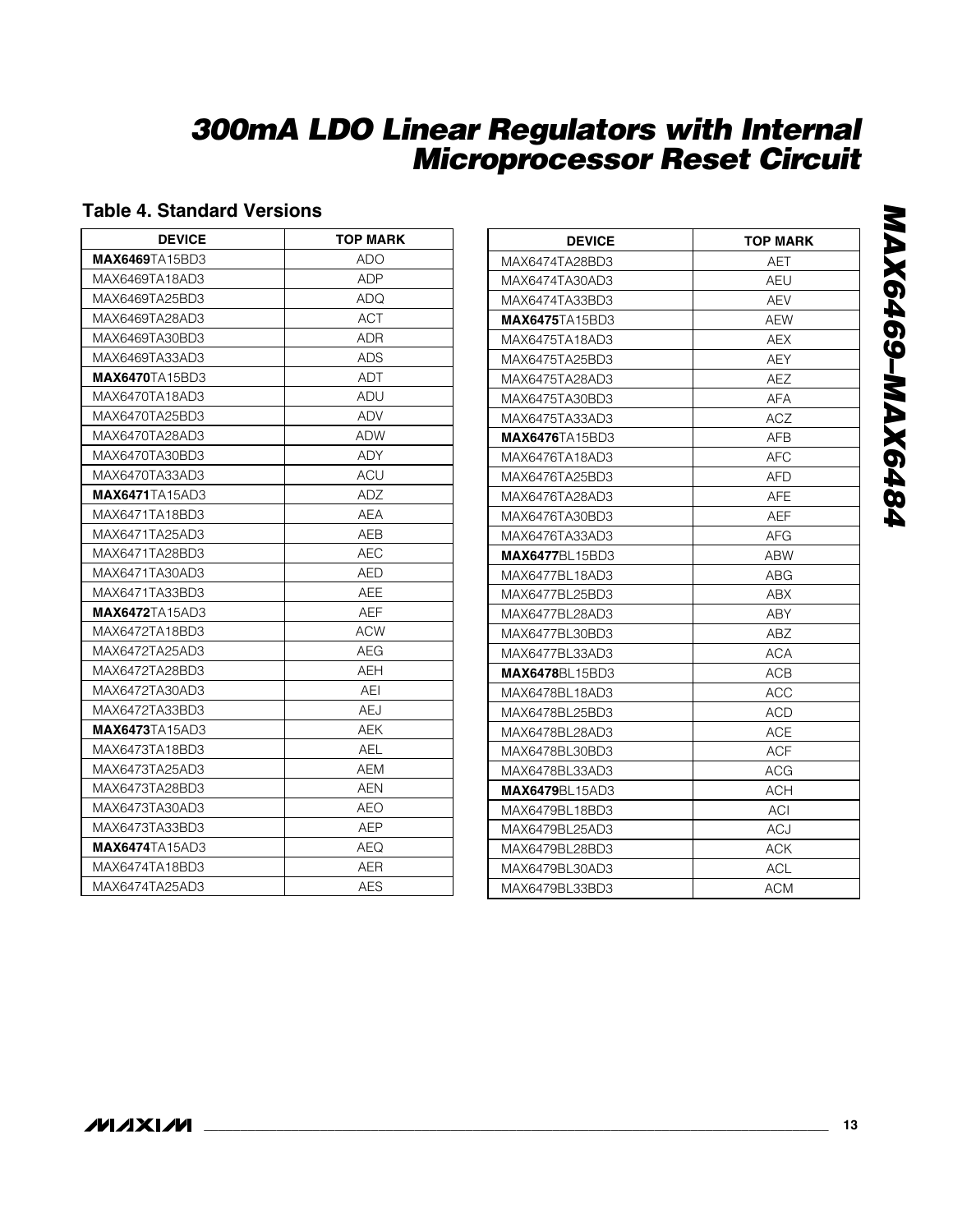| <b>DEVICE</b>         | <b>TOP MARK</b> |
|-----------------------|-----------------|
| <b>MAX6480BL15BD3</b> | ACN             |
| MAX6480BL18AD3        | ACO             |
| MAX6480BL25BD3        | ACP             |
| MAX6480BL28AD3        | ACQ             |
| MAX6480BL30BD3        | ACR             |
| MAX6480BL33AD3        | ABJ             |
| <b>MAX6481BL15BD3</b> | ACS             |
| MAX6481BL18AD3        | ACT             |
| MAX6481BL25BD3        | ACU             |
| MAX6481BL28AD3        | ACV             |
| MAX6481BL30BD3        | ACW             |
| MAX6481BL33AD3        | ACX             |
| <b>MAX6482BL15BD3</b> | ACY             |
| MAX6482BL18AD3        | <b>ACZ</b>      |
| MAX6482BL25BD3        | ADA             |

**Table 4. Standard Versions (continued)**

| <b>DEVICE</b>          | <b>TOP MARK</b> |
|------------------------|-----------------|
| MAX6482BL28AD3         | ADB             |
| MAX6482BL30BD3         | ADC             |
| MAX6482BL33AD3         | ADD             |
| <b>MAX6483</b> BL15BD3 | ADE             |
| MAX6483BL18AD3         | ADF             |
| MAX6483BL25BD3         | ADG             |
| MAX6483BL28AD3         | ADH             |
| MAX6483BL30BD3         | ADI             |
| MAX6483BL33AD3         | ADJ             |
| <b>MAX6484</b> BL15BD3 | ADK             |
| MAX6484BL18AD3         | ADL             |
| MAX6484BL25BD3         | ADM             |
| MAX6484BL28AD3         | ADN             |
| MAX6484BL30BD3         | ado             |
| MAX6484BL33AD3         | ADP             |

*Sample stock is generally available on standard versions only. Standard versions require a minimum order increment of 2.5k units. Nonstandard versions must be ordered in 10k-unit increments. Contact factory for availability.*

**MAXM**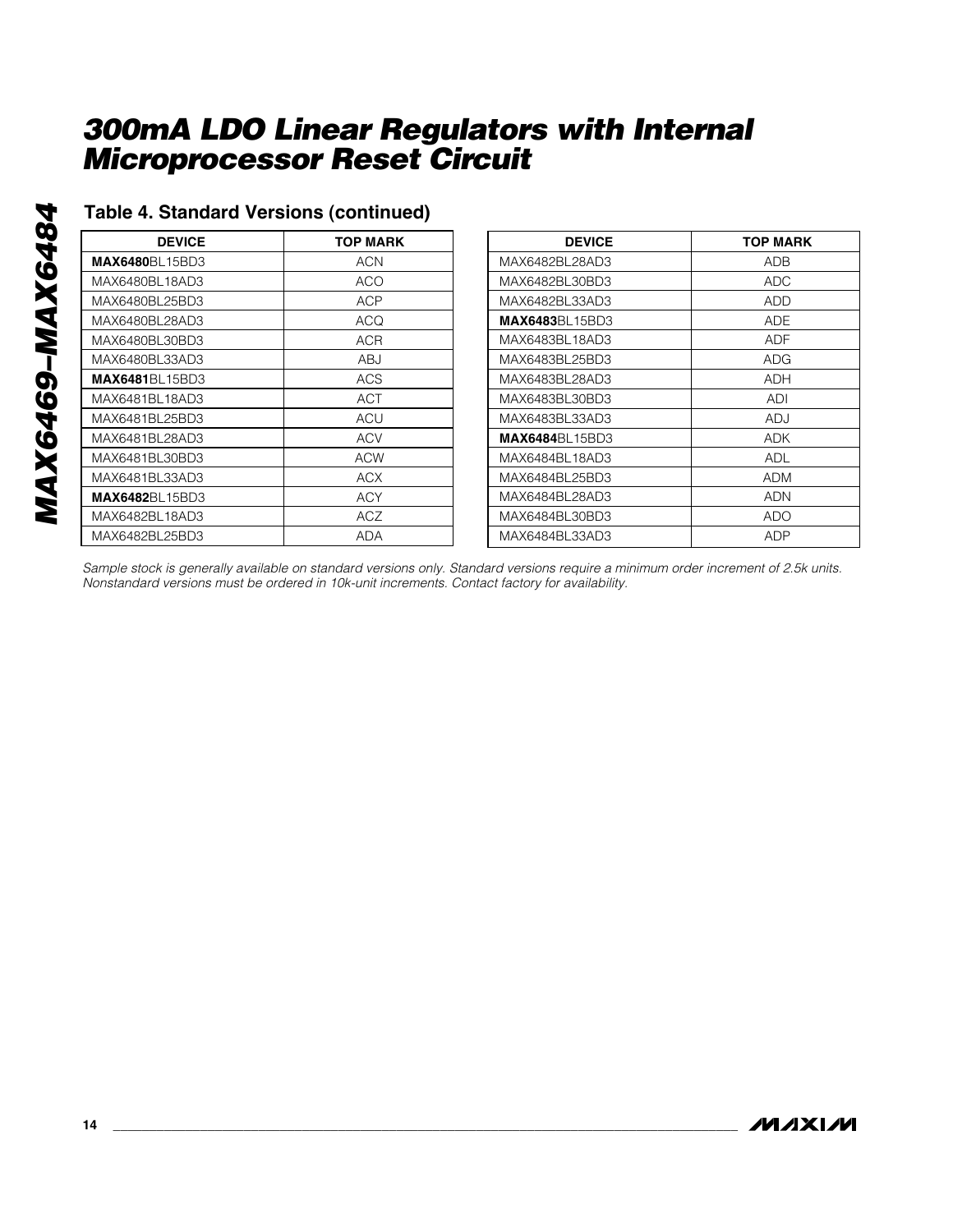

*Pin Configurations*

*MAX6469–MAX6484*

MAX6469-MAX6484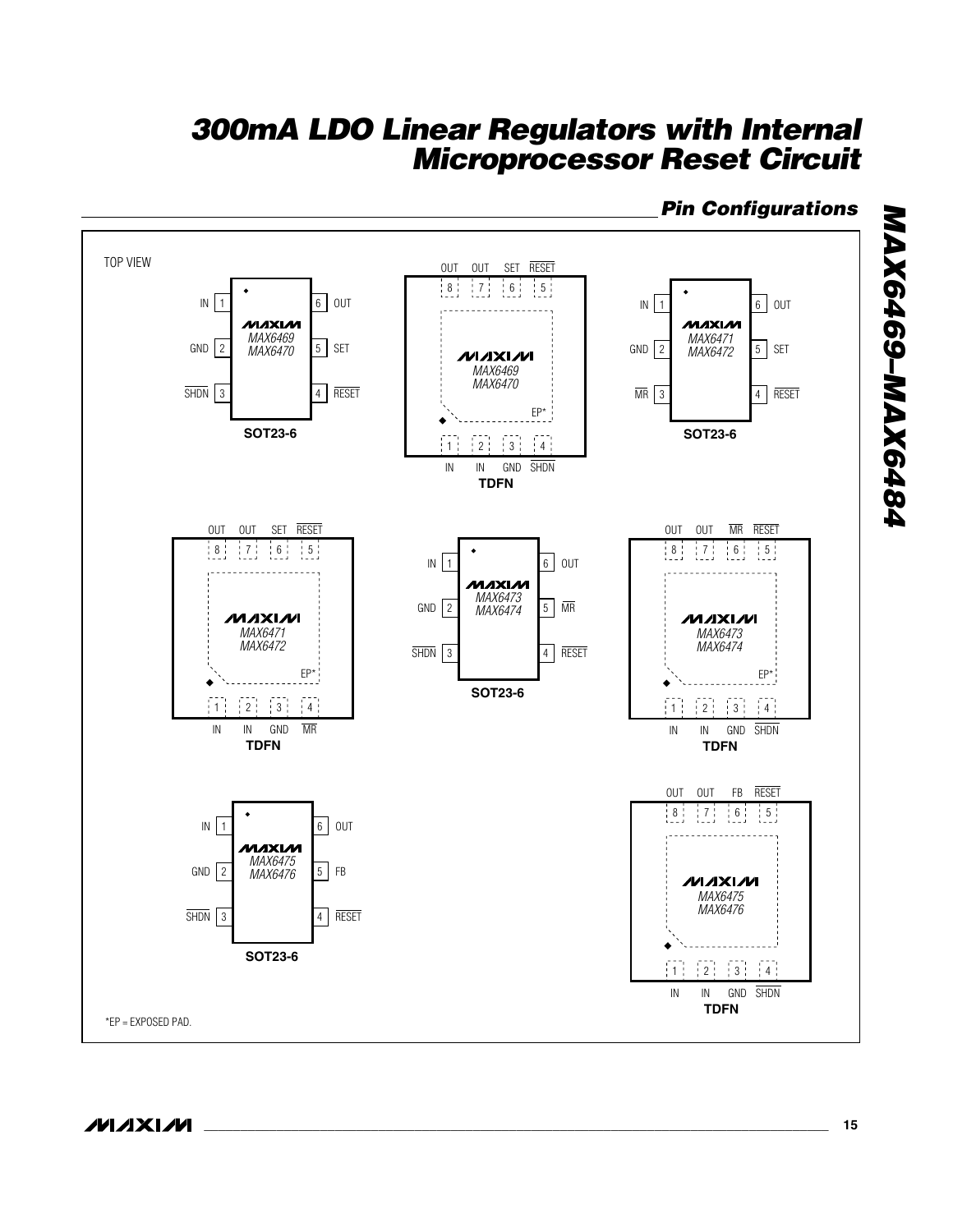

*Pin Configurations (continued)*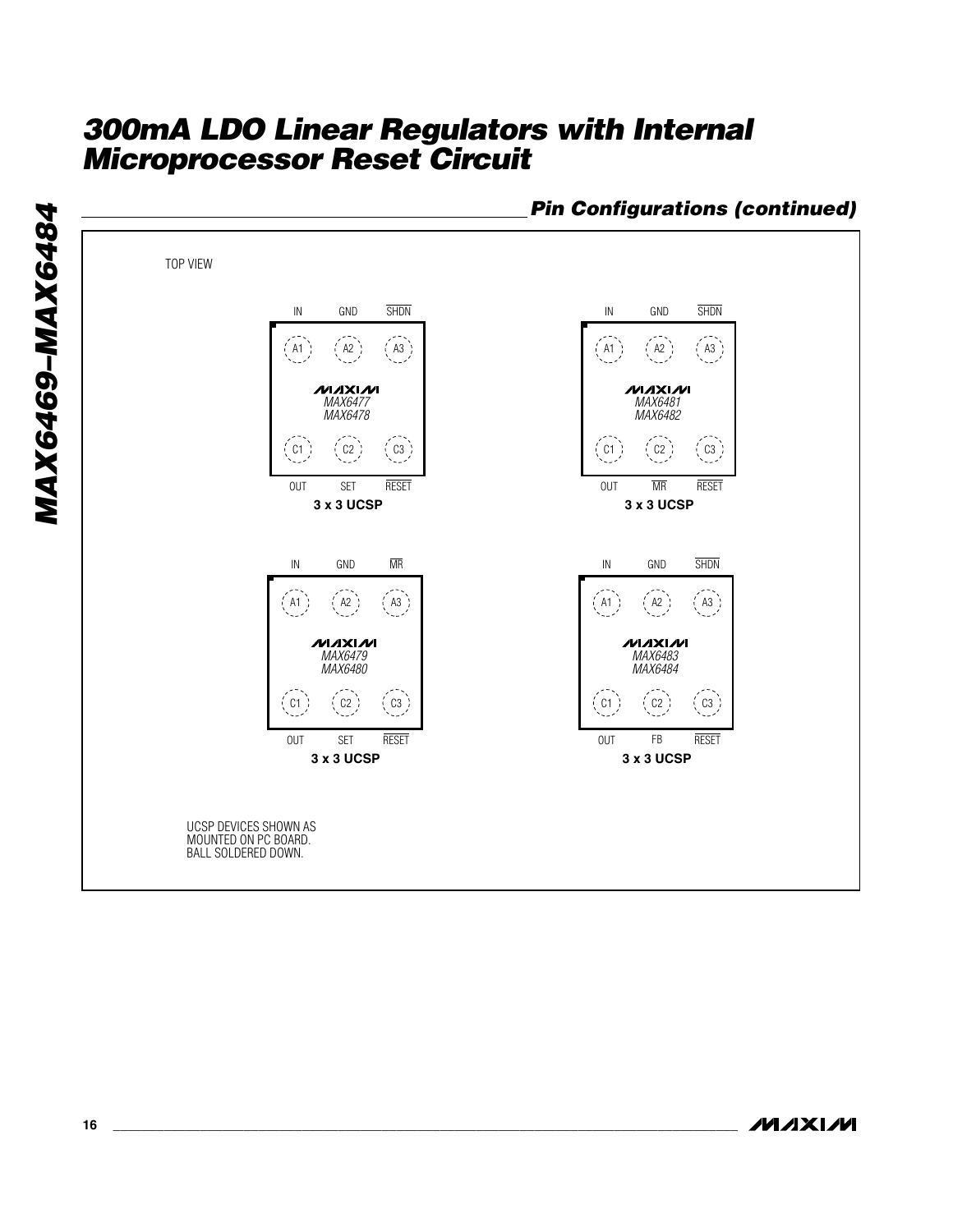

### *Functional Diagrams*

*MAX6469–MAX6484*

MAX6469-MAX6484

### *Typical Operating Circuit Chip Information*



TRANSISTOR COUNT: 1041 PROCESS: BiCMOS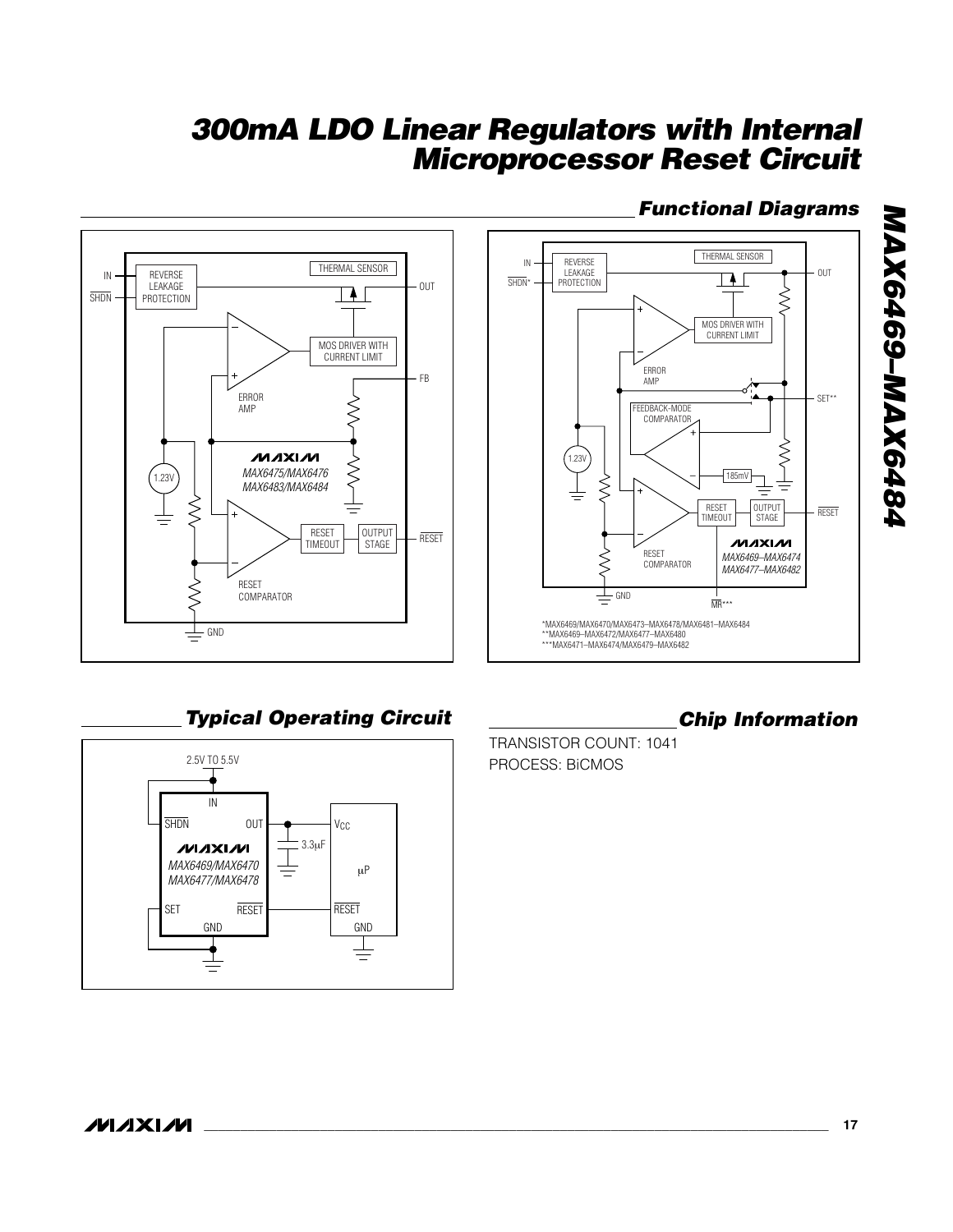| <b>PART</b>                | <b>TEMP RANGE</b>                    | PIN-<br><b>PACKAGE</b> |
|----------------------------|--------------------------------------|------------------------|
| $MAX6471 \cup T$ dependent | $-40^{\circ}$ C to $+85^{\circ}$ C   | 6 SOT23-6              |
| $MAX6471TA$ $D - T^*$      | $-40^{\circ}$ C to $+85^{\circ}$ C   | 8 TDFN-8               |
| $MAX6472 \cup T$ dependent | $-40^{\circ}$ C to $+85^{\circ}$ C   | 6 SOT23-6              |
| $MAX6472TA$ $D - T^*$      | $-40^{\circ}$ C to $+85^{\circ}$ C   | 8 TDFN-8               |
| $MAX6473\cup T$ department | $-40^{\circ}$ C to $+85^{\circ}$ C   | 6 SOT23-6              |
| $MAX6473TA$ $D - T^*$      | $-40^{\circ}$ C to $+85^{\circ}$ C   | 8 TDFN-8               |
| $MAX6474\cup T$ $D$ -t     | $-40^{\circ}$ C to $+85^{\circ}$ C   | 6 SOT23-6              |
| $MAX6474TA$ $D - T^*$      | $-40^{\circ}$ C to $+85^{\circ}$ C   | 8 TDFN-8               |
| $MAX6475\cup T$ dependent  | -40 $^{\circ}$ C to +85 $^{\circ}$ C | 6 SOT23-6              |
| $MAX6475TA$ $D - T^*$      | -40°C to +85°C                       | 8 TDFN-8               |

### *Ordering Information (continued)*

| <b>PART</b>               | <b>TEMP RANGE</b>                    | PIN-<br><b>PACKAGE</b> |
|---------------------------|--------------------------------------|------------------------|
| $MAX6476\cup T$ dependent | $-40^{\circ}$ C to $+85^{\circ}$ C   | 6 SOT23-6              |
| $MAX6476TA$ $D - T^*$     | $-40^{\circ}$ C to $+85^{\circ}$ C   | 8 TDFN-8               |
| $MAX6477BL$ __D_-T        | $-40^{\circ}$ C to $+85^{\circ}$ C   | 6 UCSP-6               |
| <b>MAX6478BL D-T</b>      | $-40^{\circ}$ C to $+85^{\circ}$ C   | 6 UCSP-6               |
| <b>MAX6479BL D-T</b>      | -40 $^{\circ}$ C to +85 $^{\circ}$ C | 6 UCSP-6               |
| $MAX6480BL$ __D_-T        | $-40^{\circ}$ C to $+85^{\circ}$ C   | 6 UCSP-6               |
| <b>MAX6481BL D</b> -T     | -40 $^{\circ}$ C to +85 $^{\circ}$ C | 6 UCSP-6               |
| <b>MAX6482BL D-T</b>      | $-40^{\circ}$ C to $+85^{\circ}$ C   | 6 UCSP-6               |
| <b>MAX6483BL D-T</b>      | $-40^{\circ}$ C to $+85^{\circ}$ C   | 6 UCSP-6               |
| $MAX6484BL$ $D - T$       | $-40^{\circ}$ C to $+85^{\circ}$ C   | 6 UCSP-6               |

\**Future product—contact factory for availability.*

*Note: The first "\_ \_"are placeholders for the output voltage levels of the devices. Desired output voltages are set by the suffix found in the Output Voltage Suffix Guide (Table 1). The third "\_" is a placeholder for the reset threshold accuracy. Desired reset threshold accuracy is set by the suffix found in the Reset Threshold Accuracy Guide (Table 2). The "\_" following the D is a placeholder for the reset timeout delay time. Desired reset timeout delay time is set by the suffix found in the Reset Timeout Delay Guide (Table 3). For example, the MAX6481BL30BD4-T has a 3.0V output voltage, 12.5% reset threshold tolerance, and a 1200ms (min) reset timeout delay. Sample stock is generally available on standard versions only (Table 4). Standard versions require a minimum order increment of 2.5k units. Nonstandard versions must be ordered in 10k-unit increments. Contact factory for availability.*

| <b>PART</b> | <b>SET</b> | <b>SHDN</b>   | $\overline{\mathsf{MR}}$ | <b>FB</b>  | <b>PUSH-PULL</b><br><b>RESET</b> | <b>OPEN-DRAIN</b><br><b>RESET</b> | <b>PACKAGE</b>  |
|-------------|------------|---------------|--------------------------|------------|----------------------------------|-----------------------------------|-----------------|
| MAX6469     | $\sqrt{ }$ | $\sqrt{ }$    |                          |            |                                  |                                   | SOT23-6/8-TDFN  |
| MAX6470     | $\sqrt{ }$ | $\sqrt{ }$    |                          |            |                                  | $\mathcal{N}$                     | SOT23-6/8-TDFN  |
| MAX6471     | $\sqrt{ }$ |               | $\sqrt{ }$               |            | V                                |                                   | SOT23-6/8-TDFN  |
| MAX6472     | $\sqrt{ }$ |               | $\sqrt{ }$               |            |                                  | N                                 | SOT23-6/8-TDFN  |
| MAX6473     |            | N             | $\sqrt{ }$               |            |                                  |                                   | SOT23-6/8-TDFN  |
| MAX6474     |            | $\mathcal{N}$ | $\sqrt{ }$               |            |                                  | N                                 | SOT23-6/8-TDFN  |
| MAX6475     |            | $\sqrt{ }$    |                          | $\sqrt{ }$ | V                                |                                   | SOT23-6/8-TDFN  |
| MAX6476     |            | $\sqrt{ }$    |                          | N          |                                  | N                                 | SOT23-6/8-TDFN  |
| MAX6477     | $\sqrt{ }$ | $\mathcal{N}$ |                          |            |                                  |                                   | 3 x 3 UCSP B9-3 |
| MAX6478     | $\sqrt{ }$ | $\sqrt{ }$    |                          |            |                                  | V                                 | 3 x 3 UCSP B9-3 |
| MAX6479     | $\sim$     |               | $\sqrt{ }$               |            |                                  |                                   | 3 x 3 UCSP B9-3 |
| MAX6480     | $\sqrt{ }$ |               | $\sqrt{ }$               |            |                                  | V                                 | 3 x 3 UCSP B9-3 |
| MAX6481     |            | $\sqrt{ }$    | $\sqrt{ }$               |            |                                  |                                   | 3 x 3 UCSP B9-3 |
| MAX6482     |            | $\sqrt{ }$    | $\sqrt{ }$               |            |                                  | $\mathcal{N}$                     | 3 x 3 UCSP B9-3 |
| MAX6483     |            | $\sqrt{ }$    |                          | $\sqrt{ }$ |                                  |                                   | 3 x 3 UCSP B9-3 |
| MAX6484     |            | N             |                          |            |                                  |                                   | 3 x 3 UCSP B9-3 |

#### *Selector Guide*

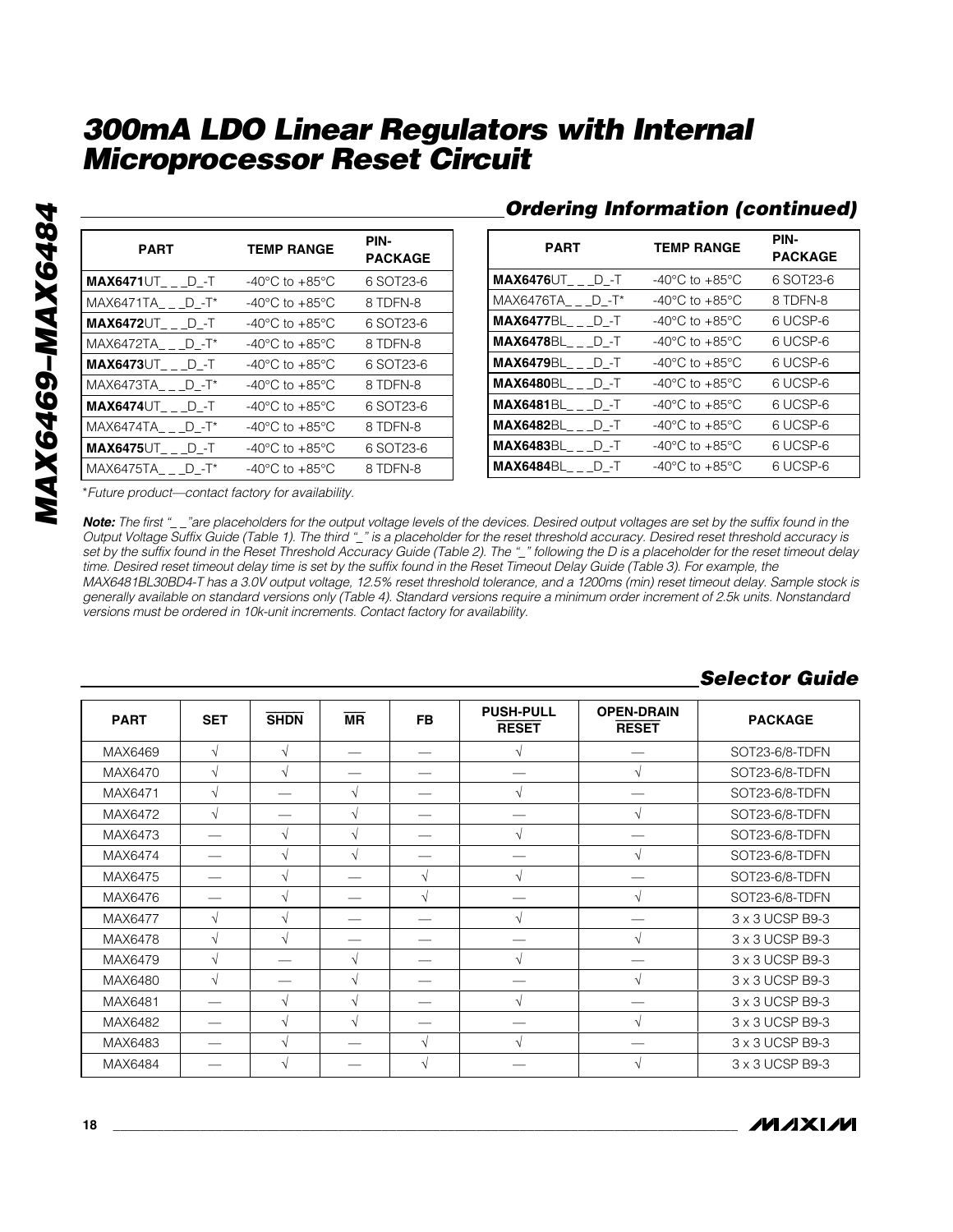### *Package Information*

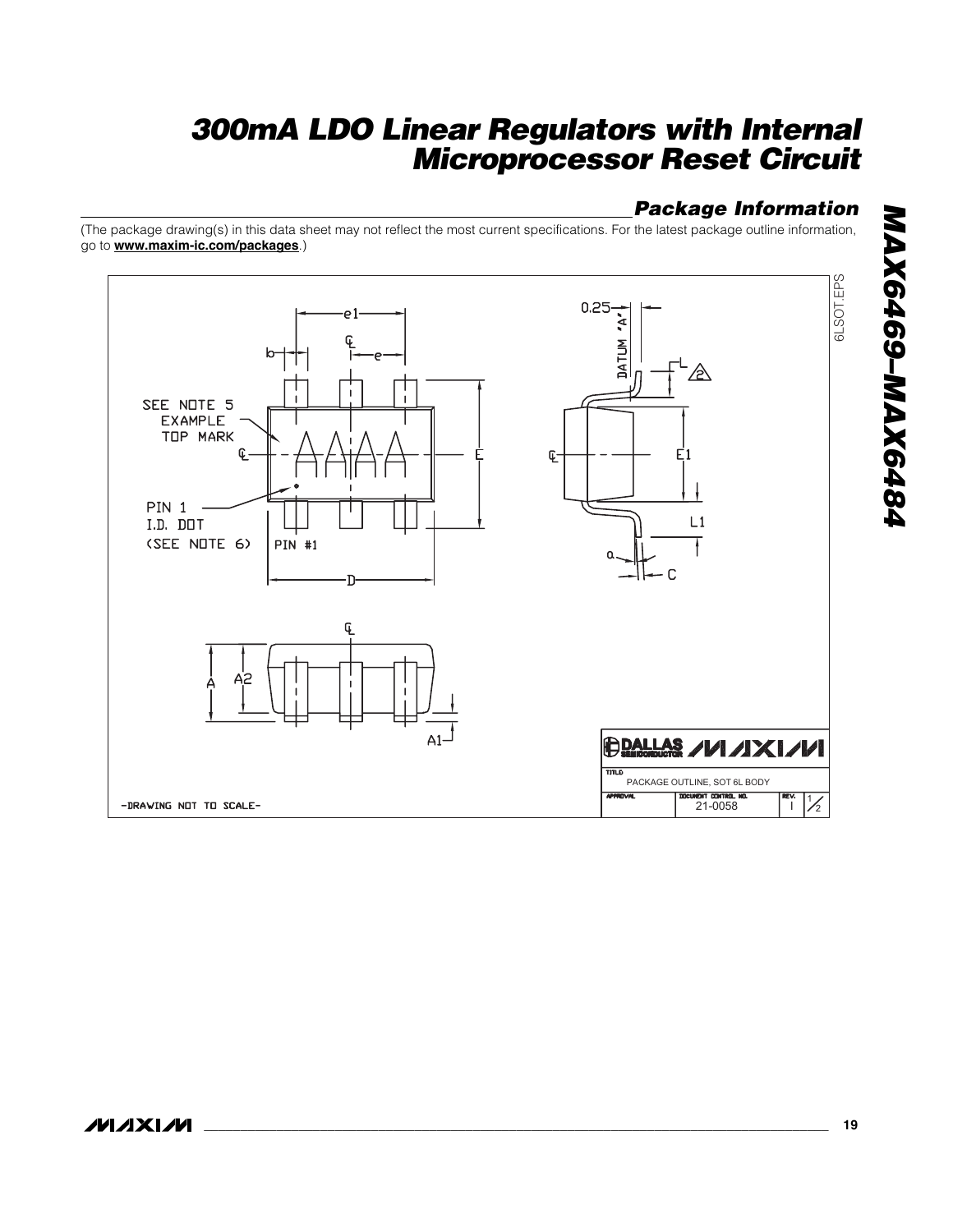### *Package Information (continued)*

(The package drawing(s) in this data sheet may not reflect the most current specifications. For the latest package outline information, go to **www.maxim-ic.com/packages**.)

| <b>NOTES:</b>                                                                         | ISYMB⊡L      | MIN  | NOMINAL                                                                            | MAX          |
|---------------------------------------------------------------------------------------|--------------|------|------------------------------------------------------------------------------------|--------------|
| 1. ALL DIMENSIONS ARE IN MILLIMETERS.                                                 | A            | 0,90 | 1,25                                                                               | 1.45         |
|                                                                                       | A1           | 0.00 | 0.05                                                                               | 0.15         |
| ∕2\ FOOT LENGTH MEASURED AT INTERCEPT POINT BETWEEN DATUM A &<br><b>LEAD SURFACE.</b> | A2           | 0.90 | 1.10                                                                               | 1.30         |
|                                                                                       | b            | 0.35 | 0.40                                                                               | 0,50         |
| 3. PACKAGE OUTLINE EXCLUSIVE OF MOLD FLASH & METAL BURR, MOLD                         | C            | 0.08 | 0.15                                                                               | 0.20         |
| FLASH, PROTRUSION OR METAL BURR SHOULD NOT EXCEED 0.25mm.                             | D            | 2.80 | 2,90                                                                               | 3,00         |
| 4. PACKAGE OUTLINE INCLUSIVE OF SOLDER PLATING.                                       | E            | 2.60 | 2.80                                                                               | 3.00         |
|                                                                                       | F1           | 1.50 | 1.625                                                                              | 1.75         |
| 5. PIN 1 IS LOWER LEFT PIN WHEN READING TOP MARK FROM LEFT TO                         |              | 0.35 | 0.45                                                                               | 0.60         |
| RIGHT, (SEE EXAMPLE TOP MARK)                                                         | L1           |      | 0.60 REF.                                                                          |              |
| 6. PIN 1 I.D. DOT IS 0.3mm Ø MIN. LOCATED ABOVE PIN 1.                                | e1           |      | 1.90 BSC.                                                                          |              |
|                                                                                       | е            |      | 0.95 BSC.                                                                          |              |
| 7. MEETS JEDEC MO178, VARIATION AB.                                                   | a            | n•   | $2.5^{\circ}$                                                                      | $10^{\circ}$ |
| 8. SOLDER THICKNESS MEASURED AT FLAT SECTION OF LEAD BETWEEN                          |              |      | PKG CODES:                                                                         |              |
| 0.08mm AND 0.15mm FROM LEADTIP.                                                       |              |      | U6-1, U6-2, U6-4, U6C-8,                                                           |              |
|                                                                                       |              |      | U6SN-1, U6CN-2, U6S-3, U6F-5,                                                      |              |
| 9. LEAD TO BE COPLANAR WITHIN 0.1mm.                                                  |              |      | U6F-6, U6FH-5, U6FH-6                                                              |              |
| 10. NUMBER OF LEADS SHOWN ARE FOR REFERENCE ONLY.                                     |              |      |                                                                                    |              |
| 11. MARKING IS FOR PACKAGE ORIENTATION REFERENCE ONLY.                                |              |      |                                                                                    |              |
|                                                                                       |              |      |                                                                                    |              |
|                                                                                       |              |      |                                                                                    |              |
|                                                                                       |              |      |                                                                                    |              |
|                                                                                       |              |      |                                                                                    |              |
|                                                                                       |              |      |                                                                                    |              |
|                                                                                       |              |      |                                                                                    |              |
|                                                                                       |              |      |                                                                                    |              |
|                                                                                       |              |      | $\bigoplus_{\text{Algebra of } A} \mathcal{A} \cup \mathcal{A} \times \mathcal{A}$ |              |
|                                                                                       | <b>TITLE</b> |      |                                                                                    |              |
|                                                                                       |              |      | PACKAGE OUTLINE, SOT 6L BODY                                                       |              |

**MAXM** 

21-0058 2

 $\sqrt{\frac{2}{1}}$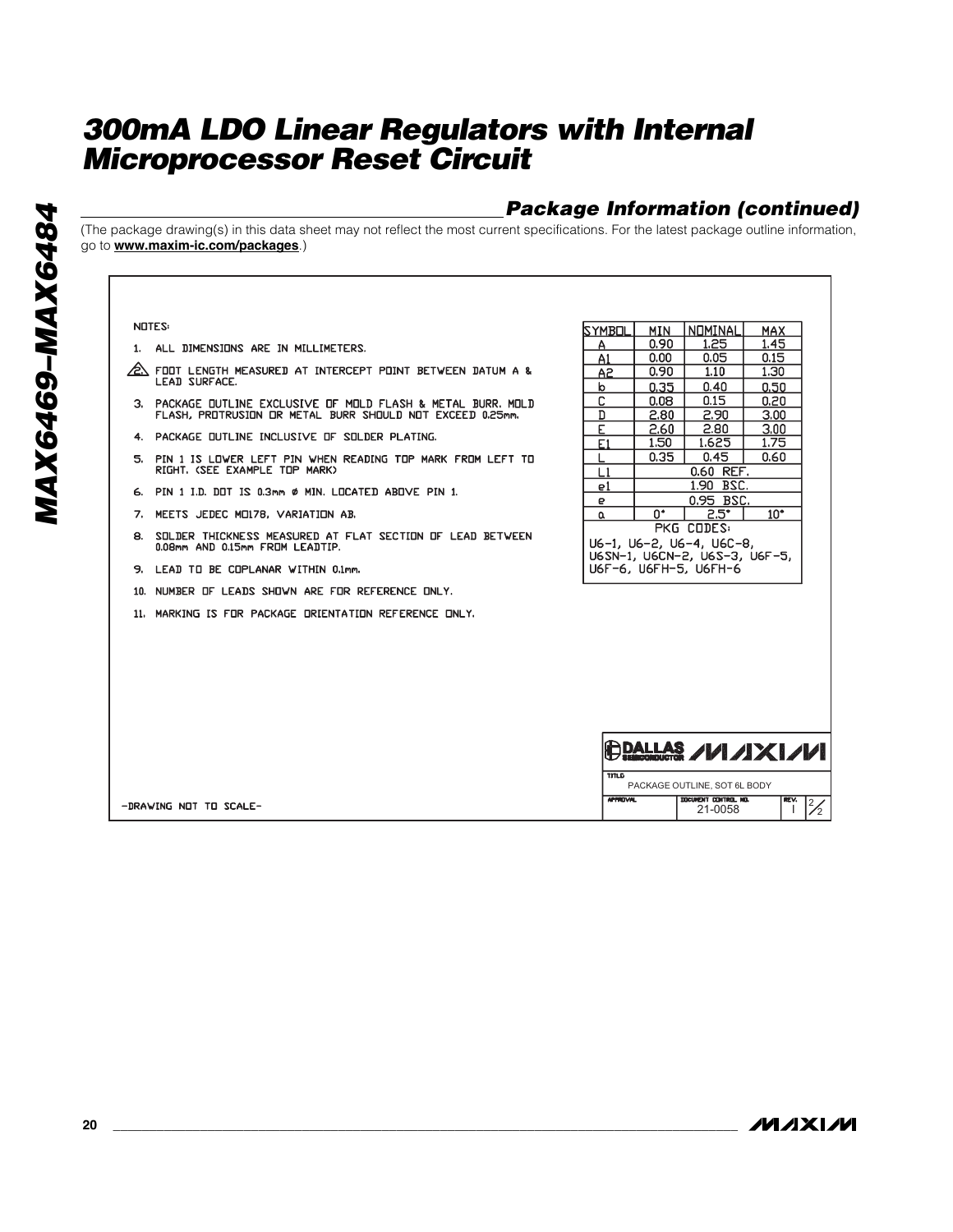### *Package Information (continued)*

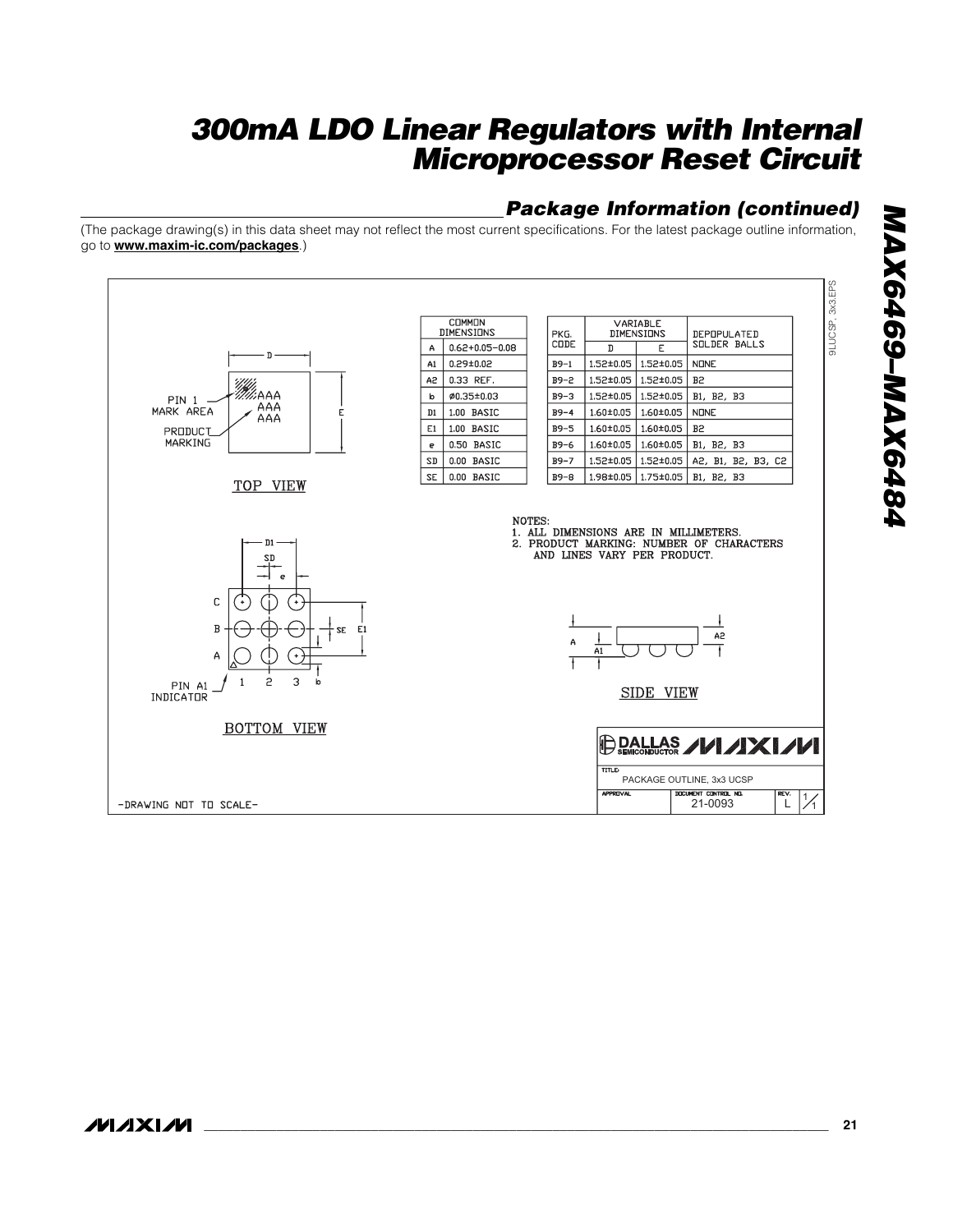### *Package Information (continued)*

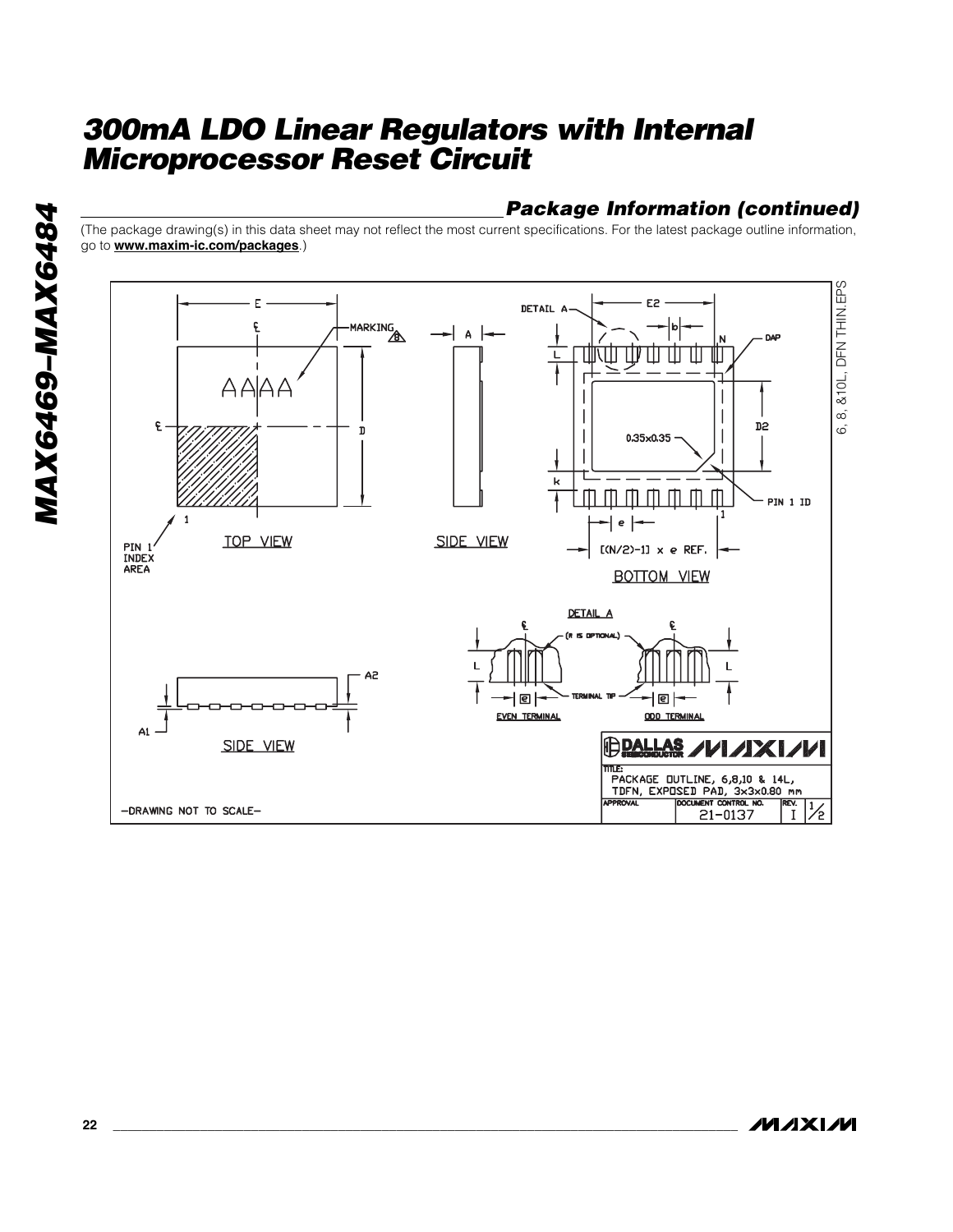### *Package Information (continued)*

| <b>COMMON DIMENSIONS</b> |      |           |  | PACKAGE VARIATIONS                                                                                                                                                                                                                                                                                                                                                              |    |                |                 |          |                                                                                             |                 |                                                                                           |
|--------------------------|------|-----------|--|---------------------------------------------------------------------------------------------------------------------------------------------------------------------------------------------------------------------------------------------------------------------------------------------------------------------------------------------------------------------------------|----|----------------|-----------------|----------|---------------------------------------------------------------------------------------------|-----------------|-------------------------------------------------------------------------------------------|
| <b>SYMBOL</b>            | MIN. | MAX.      |  | PKG. CODE                                                                                                                                                                                                                                                                                                                                                                       | N  | D <sub>2</sub> | E <sub>2</sub>  | e        | JEDEC SPEC                                                                                  | $\mathsf{b}$    | $[(N/2)-1] \times e$                                                                      |
| A                        | 0.70 | 0.80      |  | T633-2                                                                                                                                                                                                                                                                                                                                                                          | 6  | $1.50 + 0.10$  | $2.30 \pm 0.10$ | 0.95 BSC | <b>MO229 / WEEA</b>                                                                         | $0.40 + 0.05$   | 1.90 REF                                                                                  |
| D                        | 2.90 | 3.10      |  | T833-2                                                                                                                                                                                                                                                                                                                                                                          | 8  | $1.50 + 0.10$  | $2.30+0.10$     | 0.65 BSC | <b>MO229 / WEEC</b>                                                                         | $0.30 + 0.05$   | 1.95 REF                                                                                  |
| E                        | 2.90 | 3.10      |  | T833-3                                                                                                                                                                                                                                                                                                                                                                          | 8  | $1.50 + 0.10$  | $2.30+0.10$     | 0.65 BSC | <b>MO229/WEEC</b>                                                                           | $0.30+0.05$     | 1.95 REF                                                                                  |
| A1                       | 0.00 | 0.05      |  | T1033-1                                                                                                                                                                                                                                                                                                                                                                         | 10 | $1.50 + 0.10$  | $2.30+0.10$     | 0.50 BSC | MO229 / WEED-3                                                                              | $0.25 \pm 0.05$ | 2.00 REF                                                                                  |
| L                        | 0.20 | 0.40      |  | T1033-2                                                                                                                                                                                                                                                                                                                                                                         | 10 | $1.50 + 0.10$  | $2.30 \pm 0.10$ | 0.50 BSC | MO229 / WEED-3                                                                              | $0.25 \pm 0.05$ | 2.00 REF                                                                                  |
| k                        |      | 0.25 MIN. |  | T1433-1                                                                                                                                                                                                                                                                                                                                                                         | 14 | $1.70 + 0.10$  | $2.30+0.10$     | 0.40 BSC | $- - - -$                                                                                   | $0.20 \pm 0.05$ | 2.40 REF                                                                                  |
| A2                       |      | 0.20 REF. |  | T1433-2                                                                                                                                                                                                                                                                                                                                                                         | 14 | $1.70 + 0.10$  | $2.30+0.10$     | 0.40 BSC | $- - - -$                                                                                   | $0.20 \pm 0.05$ | 2.40 REF                                                                                  |
| NOTES:                   |      |           |  |                                                                                                                                                                                                                                                                                                                                                                                 |    |                |                 |          |                                                                                             |                 |                                                                                           |
|                          |      |           |  | 1. ALL DIMENSIONS ARE IN mm. ANGLES IN DEGREES.<br>2. COPLANARITY SHALL NOT EXCEED 0.08 mm.<br>3. WARPAGE SHALL NOT EXCEED 0.10 mm.<br>4. PACKAGE LENGTH/PACKAGE WIDTH ARE CONSIDERED AS SPECIAL CHARACTERISTIC(S).<br>6. "N" IS THE TOTAL NUMBER OF LEADS.<br>7. NUMBER OF LEADS SHOWN ARE FOR REFERENCE ONLY.<br><b>B. MARKING IS FOR PACKAGE ORIENTATION REFERENCE ONLY.</b> |    |                |                 |          | 5. DRAWING CONFORMS TO JEDEC MO229, EXCEPT DIMENSIONS "D2" AND "E2", AND T1433-1 & T1433-2. |                 |                                                                                           |
|                          |      |           |  |                                                                                                                                                                                                                                                                                                                                                                                 |    |                |                 |          | me                                                                                          |                 | HP PALLAS / 1/1X I/1/<br>PACKAGE OUTLINE, 6,8,10 & 14L,<br>TDFN, EXPOSED PAD, 3x3x0.80 mm |